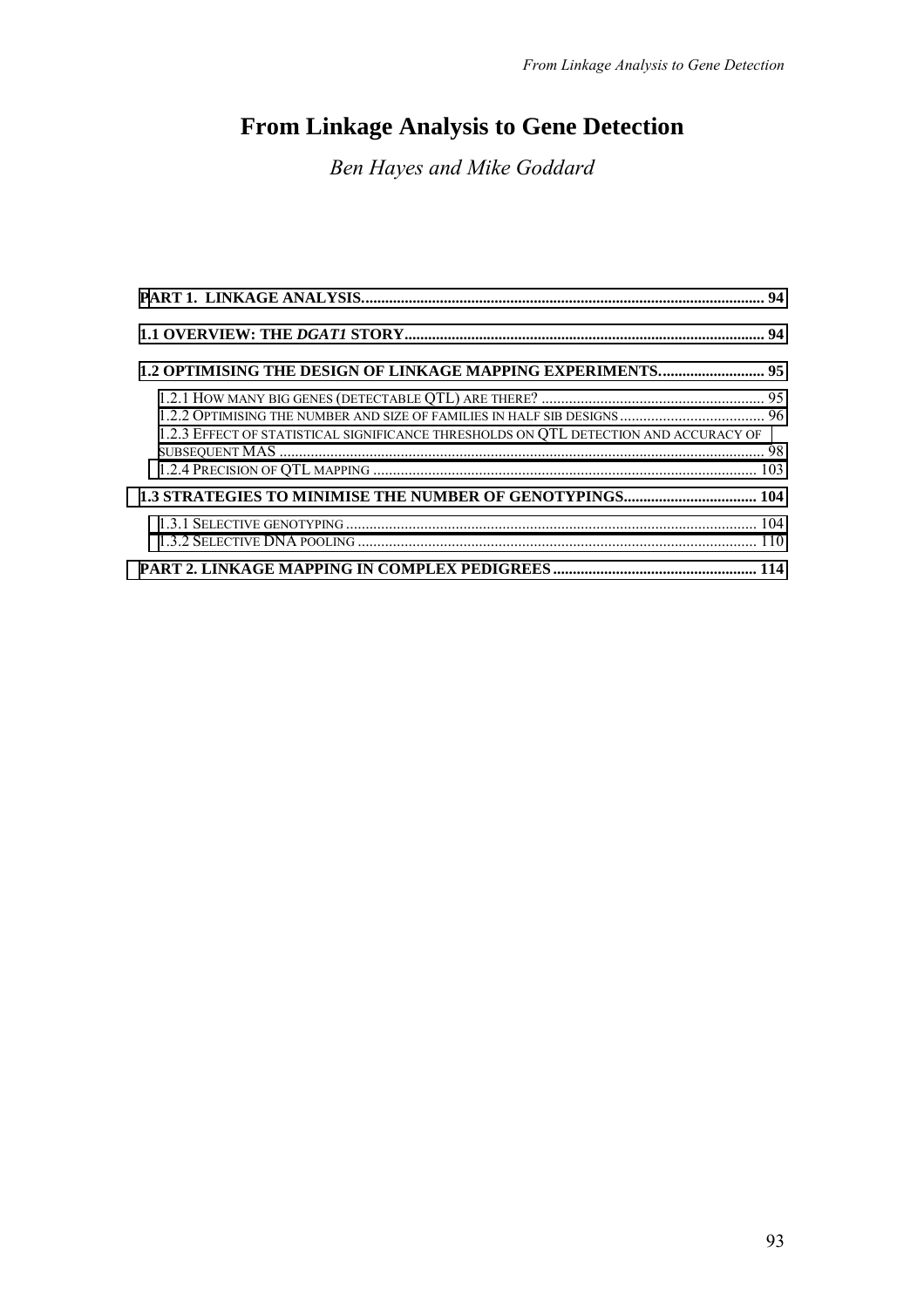# <span id="page-1-0"></span>**From Linkage Analysis to Gene Detection**

*Ben Hayes and Mike Goddard* 

### PART 1. LINKAGE ANALYSIS.

#### **1.1 OVERVIEW: THE** *DGAT1* **STORY**

A recent article in the journal *Genome Research* (Grisart *et al*. 2002) reported the identification of a single base pair mutation in the DGAT1 gene, with major effects on milk yield and composition in cattle. The first step in identifying the mutation was a genome wide linkage analysis (genome scan), which found a region of chromosome 14 contained a QTL with a large effect on fat percentage (Georges et al. 1995). The confidence region surrounding this QTL was very large (about 20-40cM), and contained so many possible genes that could possibly be carrying the underlying mutation (candidate genes) that it was impossible to select any of the genes with confidence. The confidence region surrounding the QTL was narrowed to about 3cM using linkage disequilibrium (LD) mapping (Riquet et al. 1999) and combined linkage disequilibrium linkage analysis (LDLA) (Farnir et al. 2002). The DGAT1 gene was identified as a strong candidate in this interval, and subsequent sequencing detected a base pair mutation in this gene. The mutation caused a substitution from lysine to alanine in the DGAT1 gene (ie. a functional mutation). Further investigations showed this mutation to be associated with major effects on milk yield and composition.

This publication is the first to demonstrate that the genetic mutations underlying the variation in quantitative traits can be identified. The process was long (7 years), and required a large amount of resources. In addition, the mutation in the *DGAT1* gene has a very large effect on milk composition traits, explaining up to 50% of the variance for fat percentage. Most QTL will have smaller effects than this, making the identification of the underlying mutations even more difficult. However the rapid expansion of availability of genomic resources (eg. microsatellite markers, human genome project) should mean that many more mutations underlying variation in quantitative traits in livestock species will be identified in the next 5-10 years.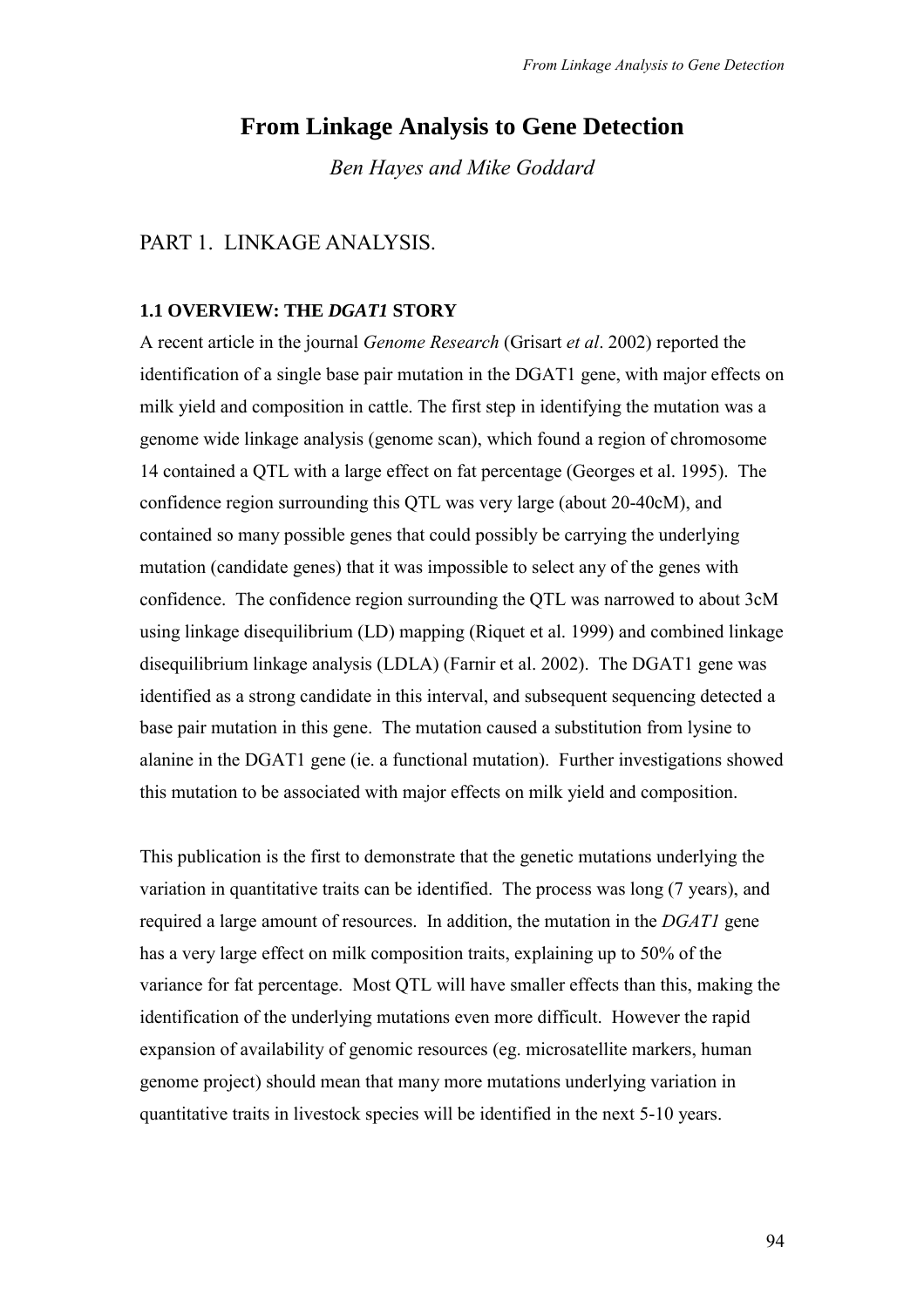<span id="page-2-0"></span>The aim of this course is to provide you with a set of criteria for designing and analysing experiments with some chance of successfully detecting QTL, and mapping these QTL with some degree of precision. Considerable attention is devoted to strategies to decrease the cost of QTL mapping experiments, as this can be a crucial factor in acquiring funding for such experiments. The course also aims to familiarise you with a small portion of the vast genomic resources that are available on the Internet, which are invaluable in selecting candidate genes.

### **1.2 OPTIMISING THE DESIGN OF LINKAGE MAPPING EXPERIMENTS.**

The key parameters which determine the power of QTL mapping experiments to detect QTL are the distribution of the effects of genes which affect the quantitative trait of interest, the size and structure of the population used for mapping, and the statistical significance thresholds used.

### **1.2.1 How many big genes (detectable QTL) are there?**

The power of a QTL mapping experiment ultimately depends on how many genes of large effect and how many genes of small effect are segregating in the population. Hayes and Goddard (2001) attempted to derive the distribution of gene effects from the results of QTL mapping experiments in pigs and dairy cattle. Their results indicated many genes of small effect, and few genes of large effect, Figure 1.1.



*Figure 1.1 A. Distribution of additive (QTL) effects from pig experiments, scaled by the standard deviation of the relevant trait, and distribution of gene substitution (QTL) effects from dairy experiments scaled by the standard deviation of the relevant trait. B. Gamma Distribution of QTL effect from pig and dairy experiments, fitted with maximum likelihood.*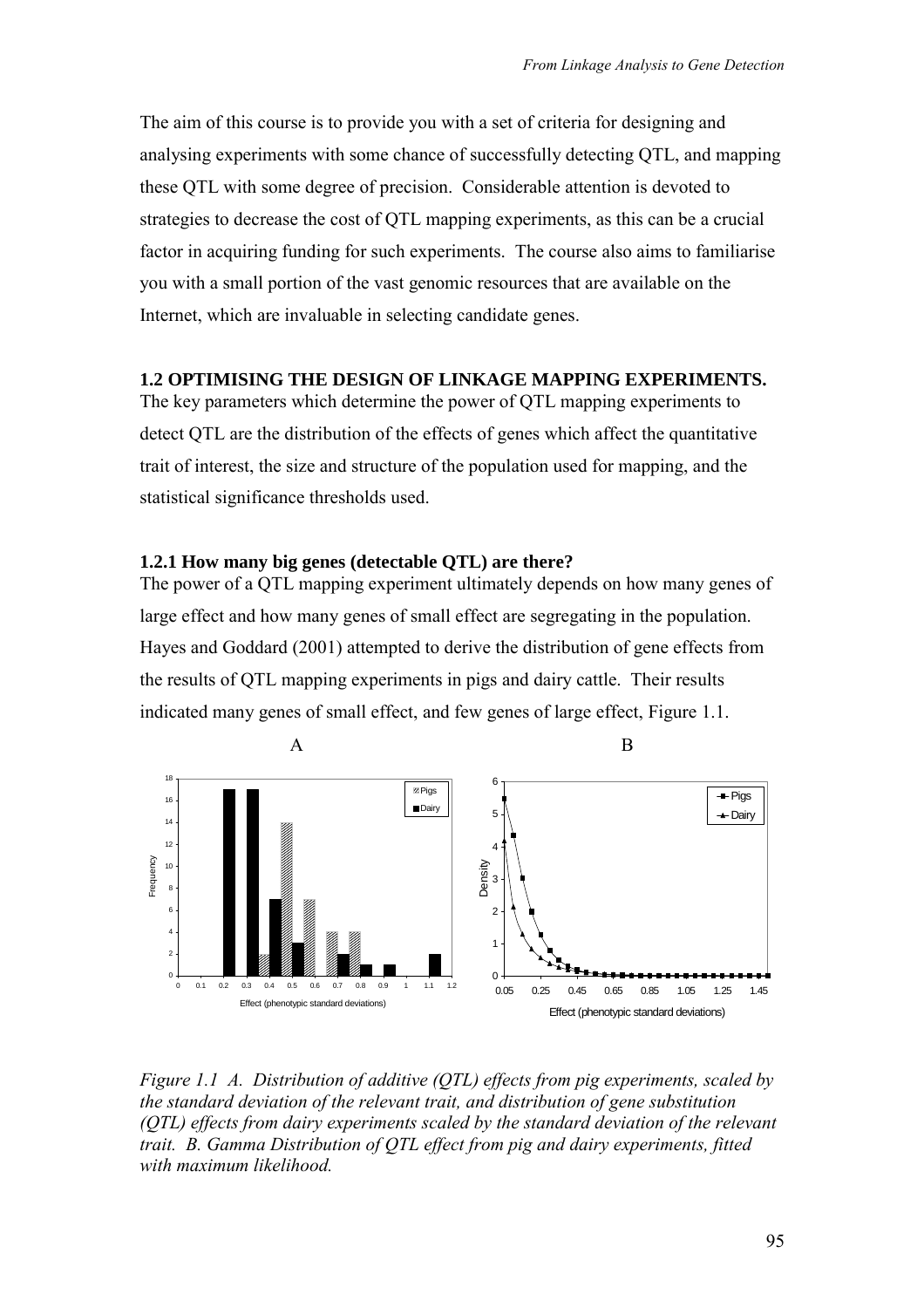<span id="page-3-0"></span>Although there are few genes of large effect, these few genes contribute the majority of the genetic variance, Figure 1. 2.



*Figure 1.2 Proportion of genetic variance explained by QTL ranked in order of size of effect (*■*=pigs, and ∆=dairy cattle).* 

As a result, QTL mapping experiments need to detect the 10-20 genes with the largest effects to explain the majority of the total genetic variance. The proportion of the genetic variance explained by the detected QTL is the parameter which determines the increase in accuracy of marker assisted selection (MAS) compared with non-MAS (Meuwissen and Goddard 1996, Spelman et al. 2001).

#### **1.2.2 Optimising the number and size of families in half sib designs**

There are two key criteria which must be met for a mapping experiment to detect a QTL. If the population is outbred, and a half sib design is used, then at least one of the sires used in the mapping experiment must be heterozygous at the QTL (eg. carry a mutation at the gene locus responsible for the QTL effect on one of his chromosomes). The sire families must also be large enough to ensure that the difference between the effect of the two QTL alleles on the quantitative trait can be distinguished from environmental and other genetic effects. Typically the total number of progeny which can be genotyped will be limited by cost. There is then a choice between a large number of sires, each with a small number of progeny, and a small number of sires, each with a large number of progeny. Which is a better design for QTL mapping? This question has been investigated both using deterministic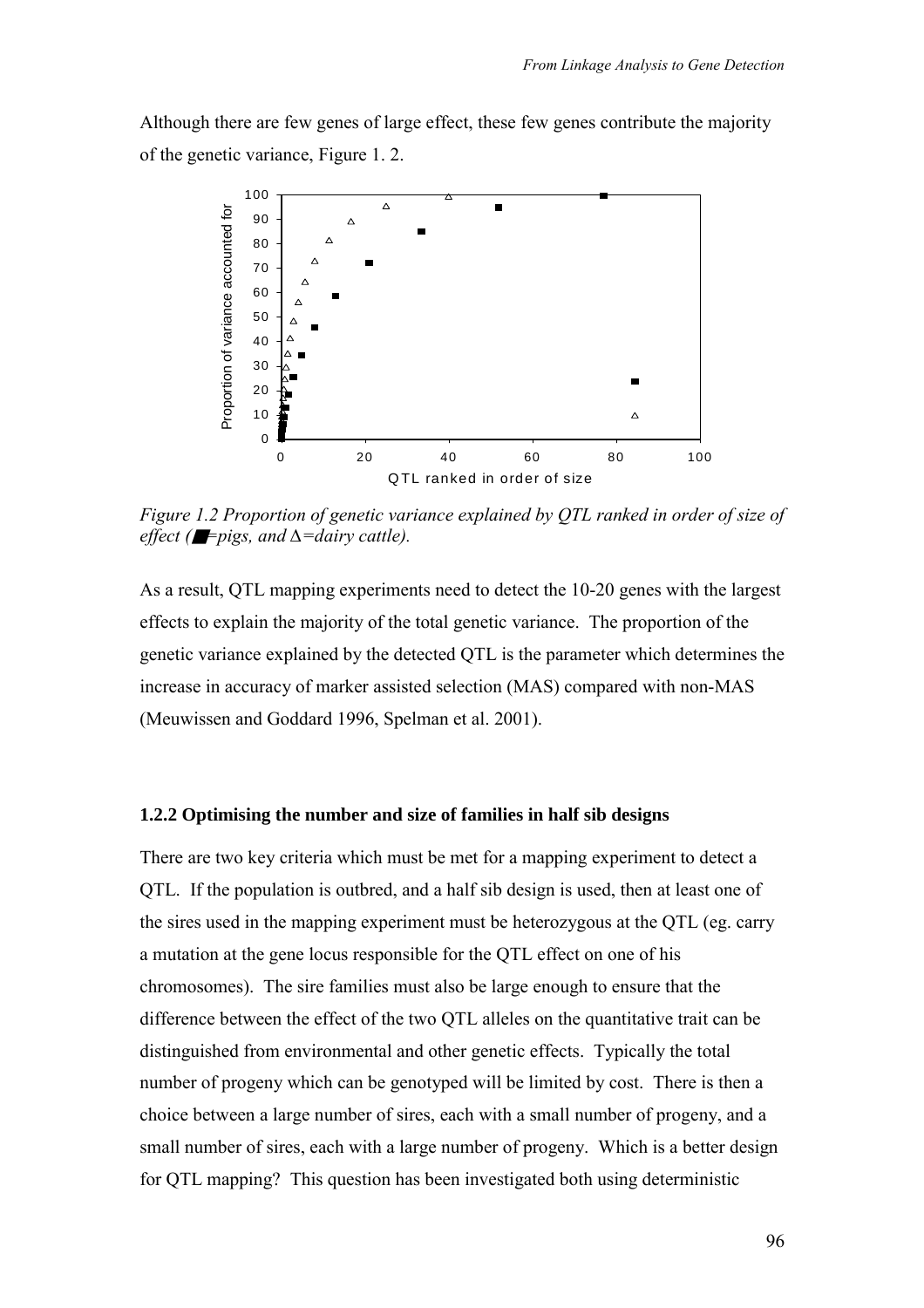predictions (eg. Weller et al. 1990), and simulation (eg. Hayes et al. 2001). Both approaches come to the same conclusion, which is to detect  $QTL$  of medium  $-$  large size (eg. effect of approximately 0.2 phenotypic standard deviations), very large half sib families are needed, Figure 1.3 and Table 1.1.



**Figure 1.3. Proportion of genetic variance explained by detected QTL in genome scans with 1, 2, 5 or 10 boars and 500 (**■**), 1000 (**Ο**) or 2000 (**♦**) total progeny allocated to the mapping experiment.** 

In Figure 1.3, the criteria for measuring the success of the QTL mapping experiment is the total proportion of genetic variance explained by the QTL 'detected', that is, those QTL which have effects exceeding a significance threshold (in this case P<0.05 at the chromosome wide level). Increasing the numbers of boars increased the chance one or more boars was heterozygous for a QTL segregating in the population. However, for a given total number of progeny for the mapping experiment, increasing the number of boars decreased the progeny per boar, decreasing the chance that the QTL effect is statistically significant. Using five boars balanced these two phenomena to maximise proportion of variance explained by detected QTL, regardless of total number of progeny in the experiment.

In Table 1.1, from Weller *et al* (1990), the power of the experiment to detect QTL is expressed differently, as the probability that a QTL having an effect of a certain size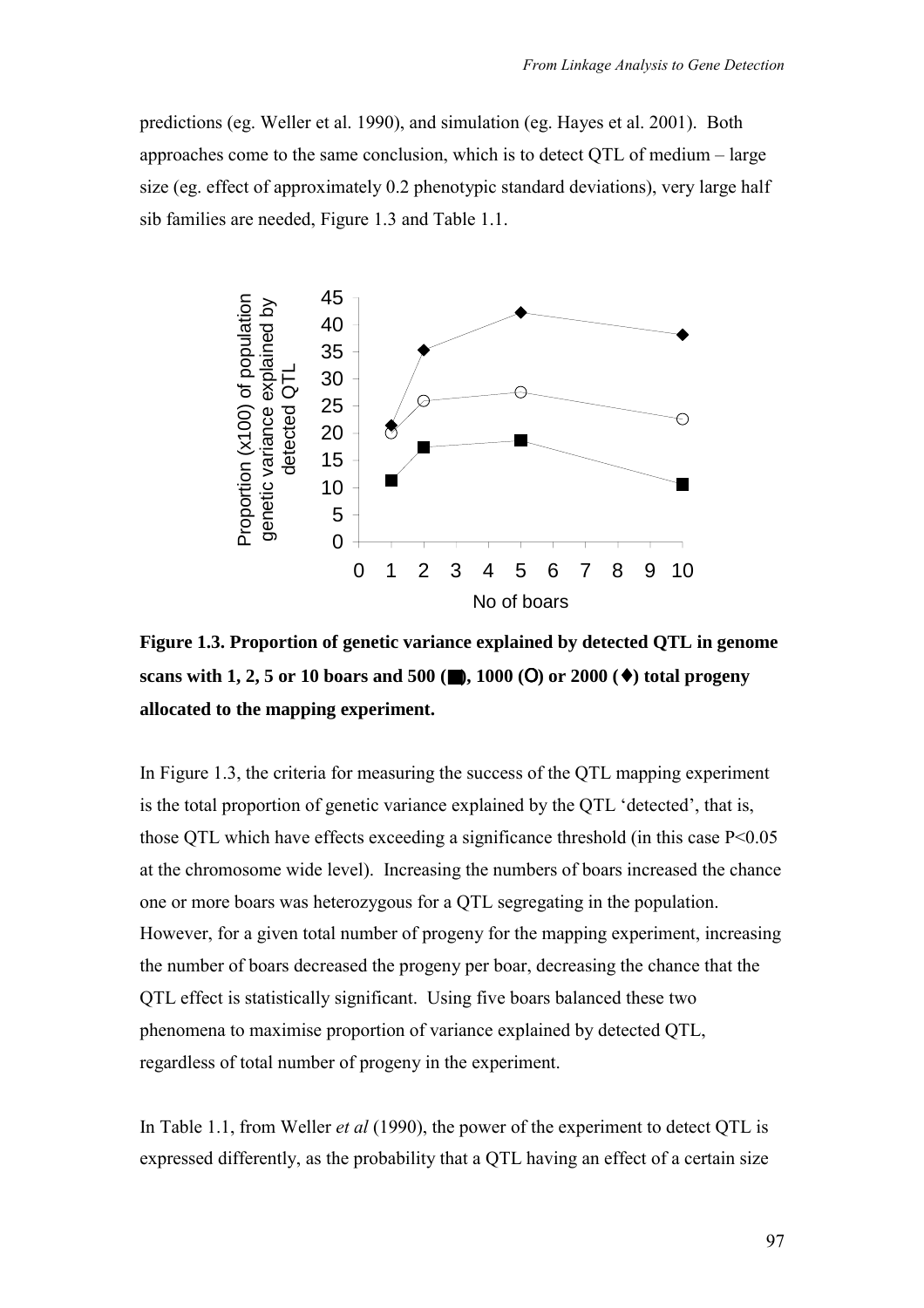<span id="page-5-0"></span>is statistically significant in the mapping experiment. Again, increasing the number of sires increases the chance of at least one sire being heterozygous at the QTL. Very large family sizes are needed to detect small QTL with any certainty.

| Number of    |                  |                         |      | Size of QTL effects <sup>1</sup> |      |
|--------------|------------------|-------------------------|------|----------------------------------|------|
| <b>Sires</b> | Progeny per sire | Total number of progeny | 0.1  | 0.2                              | 0.3  |
| 5            | 200              | 1000                    | 0.03 | 0.18                             | 0.50 |
|              | 400              | 2000                    | 0.07 | 0.44                             | 0.80 |
|              | 600              | 3000                    | 0.12 | 0.64                             | 0.90 |
|              | 800              | 4000                    | 0.18 | 0.76                             | 0.94 |
|              | 1000             | 5000                    | 0.25 | 0.83                             | 0.96 |
|              | 2000             | 10000                   | 0.55 | 0.95                             | 0.97 |
| 10           | 200              | 2000                    | 0.05 | 0.31                             | 0.76 |
|              | 400              | 4000                    | 0.11 | 0.70                             | 0.96 |
|              | 600              | 6000                    | 0.21 | 0.88                             | 0.99 |
|              | 800              | 8000                    | 0.32 | 0.95                             | 0.99 |
|              | 1000             | 10000                   | 0.43 | 0.97                             | 0.99 |
|              | 2000             | 20000                   | 0.81 | 0.99                             | 0.99 |
| 20           | 200              | 4000                    | 0.07 | 0.56                             | 0.95 |
|              | 400              | 8000                    | 0.20 | 0.93                             | 0.96 |
|              | 600              | 12000                   | 0.38 | 0.99                             | 0.99 |
|              | 800              | 16000                   | 0.56 | 0.99                             | 0.99 |
|              | 1000             | 20000                   | 0.70 | 0.99                             | 0.99 |
|              | 2000             | 40000                   | 0.97 | 0.99                             | 0.99 |

*Table 1.1 Power of half-sib design to detect a segregating QTL* 

*Weller et al.* (1990); <sup>1</sup> The size of QTL effects =  $a/SD$ , where a is half the difference *between the mean trait values for the two homozygotes, and SD is the residual standard deviation.* 

### **1.2.3 Effect of statistical significance thresholds on QTL detection and accuracy of subsequent MAS**

If one conducts a genome scan, with the aim of detecting QTL to use in marker assisted selection, an important question is how many QTL to take from the genome scan and use in the MAS program. The number of QTL detected in a genome scan is controlled by the number of segregating genes which affect the trait, the power of the experiment, and the level of stringency of the statistical test used to set the size of the significance threshold, above which a QTL is 'detected'. The less stringent the threshold, the greater the number of QTL detected, and the higher the proportion of genetic variance exploited by MAS using these detected QTL. The 'cost' of using less stringent thresholds is the higher number of false positives detected. False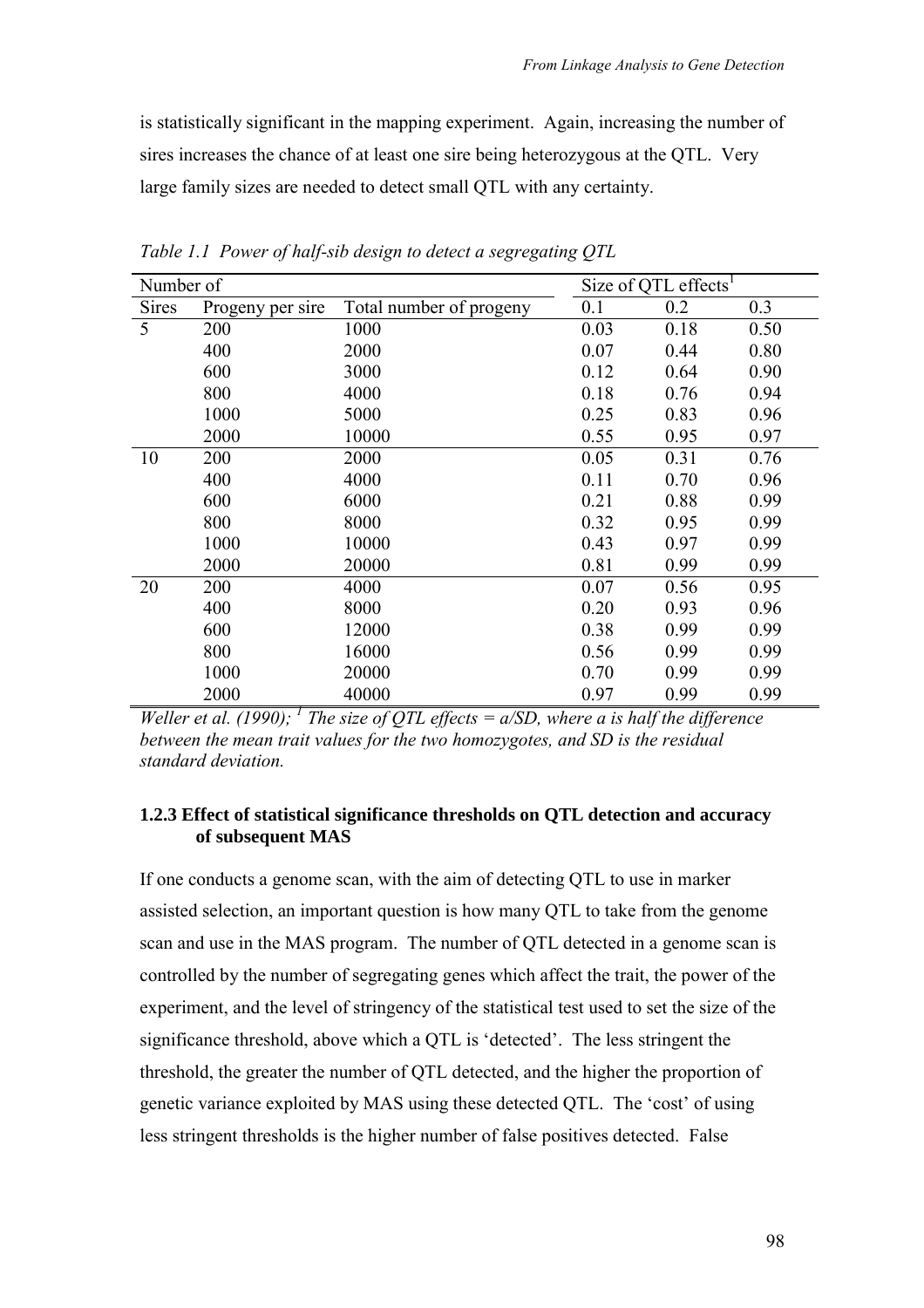positives reduce the accuracy of MAS, as the variance explained by marked QTL is overestimated.

A major issue in setting significance thresholds is the multiple testing problem. In most QTL mapping experiments, many positions along the genome or a chromosome are analysed for the presence of a QTL. As a result, when these multiple tests are performed the "nominal" significance levels of single test don't correspond to the actual significance levels in the whole experiment, eg. when considered across a chromosome or across the whole genome. For example, if we set a pointwise significance threshold of 5%, we expect 5% of results to be false positives. If we analyse 100 points along the chromosome (assuming for the moment these points are independent), we would expect 5 (100\*0.05) false positive results! Obviously more stringent thresholds need to be set. The problem in QTL mapping is even more complex because 'tests' on the same chromosome are not independent, as the markers are linked.

Churchill and Doerge (1994) proposed the technique of permutation testing to overcome the problem of multiple testing in QTL mapping experiments. Permutation testing is a method to set appropriate significance thresholds with multiple testing (eg testing many locations along the chromosome for the presence of the QTL). Permutation testing is performed by analysing simulated data sets that have been generated from the real one by randomly shuffling the phenotypes across individuals in the mapping population. This removes any relationship between genotype and phenotype, and generates a series of data sets corresponding to the null hypothesis. Chromosome or genome scans can then be performed on these simulated data-sets. For each simulated data the position in the genome yielding the highest value for the test statistic is identified and stored. The values obtained over a large number of such simulated pedigrees are ranked yielding an empirical distribution of the test statistic under the null hypothesis of no QTL. The position of the test statistic obtained with the real data in this empirical distribution immediately measure the significance of the real dataset. Significance thresholds can then be set corresponding to 5% false positives for the entire experiment, 5% false positives for a single chromosome, and so on.

99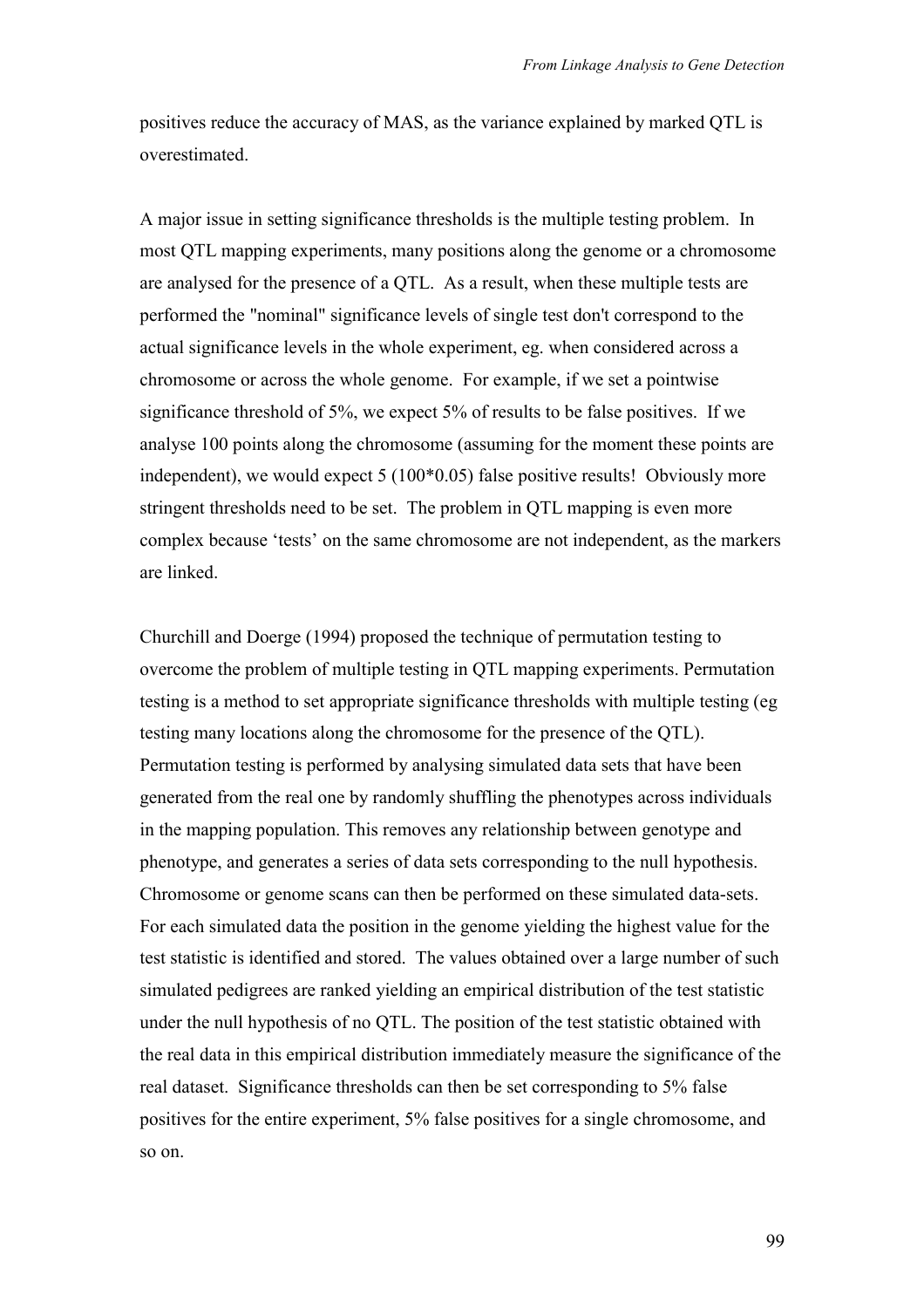We performed an experiment to investigate the effect of the significance threshold on the subsequent accuracy of MAS. The experiment had two stages:

- **1.** *QTL mapping*. From a simulated population of pigs, a sire was selected from the population and 200 progeny were bred from this sire for a genome scan. For each of the four marker brackets on 18 chromosomes, the sire's progeny were separated into those that inherited the sire's paternal bracket and those that inherited the sire's maternal bracket. Recombinants were ignored. If the difference between the average of the phenotypes of the two groups exceeded the significance threshold, a QTL was detected. The location of a detected QTL was considered to be at the centre of the bracket with the largest estimated effect on the quantitative trait. Five significance thresholds of decreasing stringency were set by permutation testing. The probabilities of a false positive for the five thresholds when testing an individual marker bracket were 0.0008 (corresponding to less than 5% false positives for the whole experiment), 0.014 (less than 5% false positives for each chromosome tested), 0.05, 0.10 and 0.25.
- **2.** *Accuracy of MAS*. For each marker bracket with a significant effect, the effect of the four possible sire haplotypes (paternal, maternal, paternal-maternal recombinant and maternal-paternal recombinant) were estimated from the 200 progeny by solving the equation,  $[\mathbf{Z'Z} + \mathbf{I}\lambda]\hat{\mathbf{u}} = [\mathbf{Z'y}]$ , where **Z** is a design matrix allocating records to haplotypes, **I** is used to approximate **G**, the matrix of haplotype co(variances),  $\lambda = \frac{\sigma_e}{r^2}$ 2 *g e* σ  $\lambda = \frac{\sigma_e}{2}$  where  $\sigma_e^2$  is the error variance and  $\sigma_g^2$  is the

within sire variance for the QTL,  $\hat{\mathbf{u}}$  is a vector of the estimates of the haplotype effects, and **y** is a vector of phenotypic records. A further 500 progeny were bred from the sire used in the genome scan. These progeny were genotyped for the marker haplotypes surrounding the detected QTL. The breeding values of a progeny were estimated as the sum over the marked QTL of the estimates for the marker haplotypes which the progeny carried. The correlation of estimated breeding values with true breeding values for these 500 progeny was the accuracy of MAS.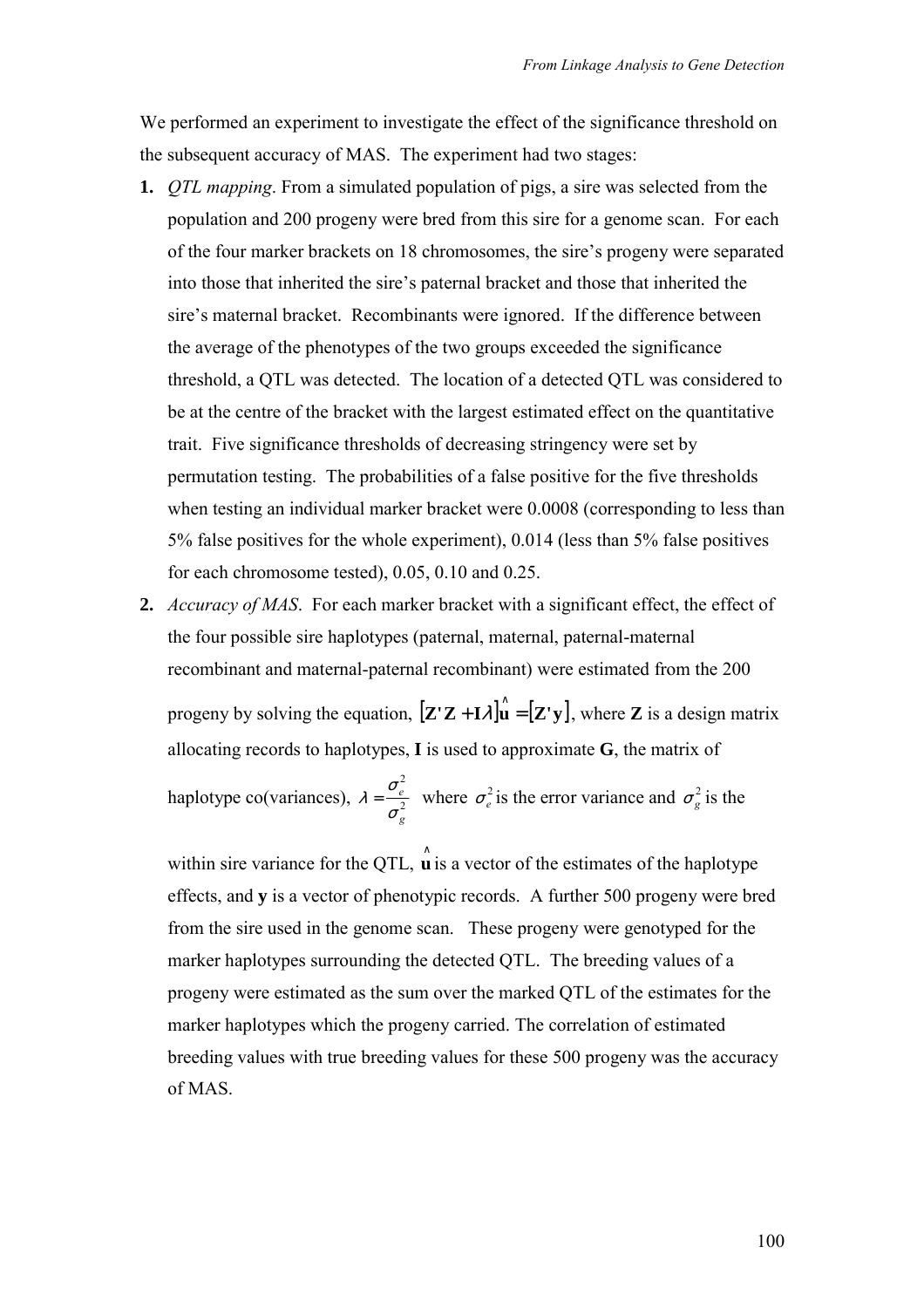The results are shown in Figure 1.4. When breeding values are predicted in marker assisted selection, the QTL variance is required. Breeding values were predicted with both the true QTL variance at a significant QTL (TRUE), and the QTL variance estimated from a least squares analysis (DIRECT).



*Figure 1.4. Number of QTL detected in the genome scan and accuracy of MAS.* 

The accuracy of MAS rose rapidly as the significance threshold for QTL detection was lowered from *P<*0.0008 to *P<*0.014. This is a result of the greater number of QTL detected explaining a greater proportion of the within sire variance. When DIRECT was used to estimate the variance from each QTL, the greatest accuracy of MAS was obtained when *P*<0.10. Lowering the stringency from *P<*0.10 to *P<*0.25 greatly increased the FDR, Table 1. This indicates that the majority of additional QTL detected by lowering the significance from *P*<0.10 to *P*<0.25 are false positives. These additional QTL therefore explain very little of the additive variance (also indicated by the plateau of accuracy using TRUE to estimate the variance), and in fact reduce the accuracy of MAS as the proportion of variance accounted for by detected QTL is overestimated.

A useful statistic is the false discovery rate (FDR). FDR is the expected proportion of detected QTL that are in fact false positives (Weller 1998). FDR can be calculated for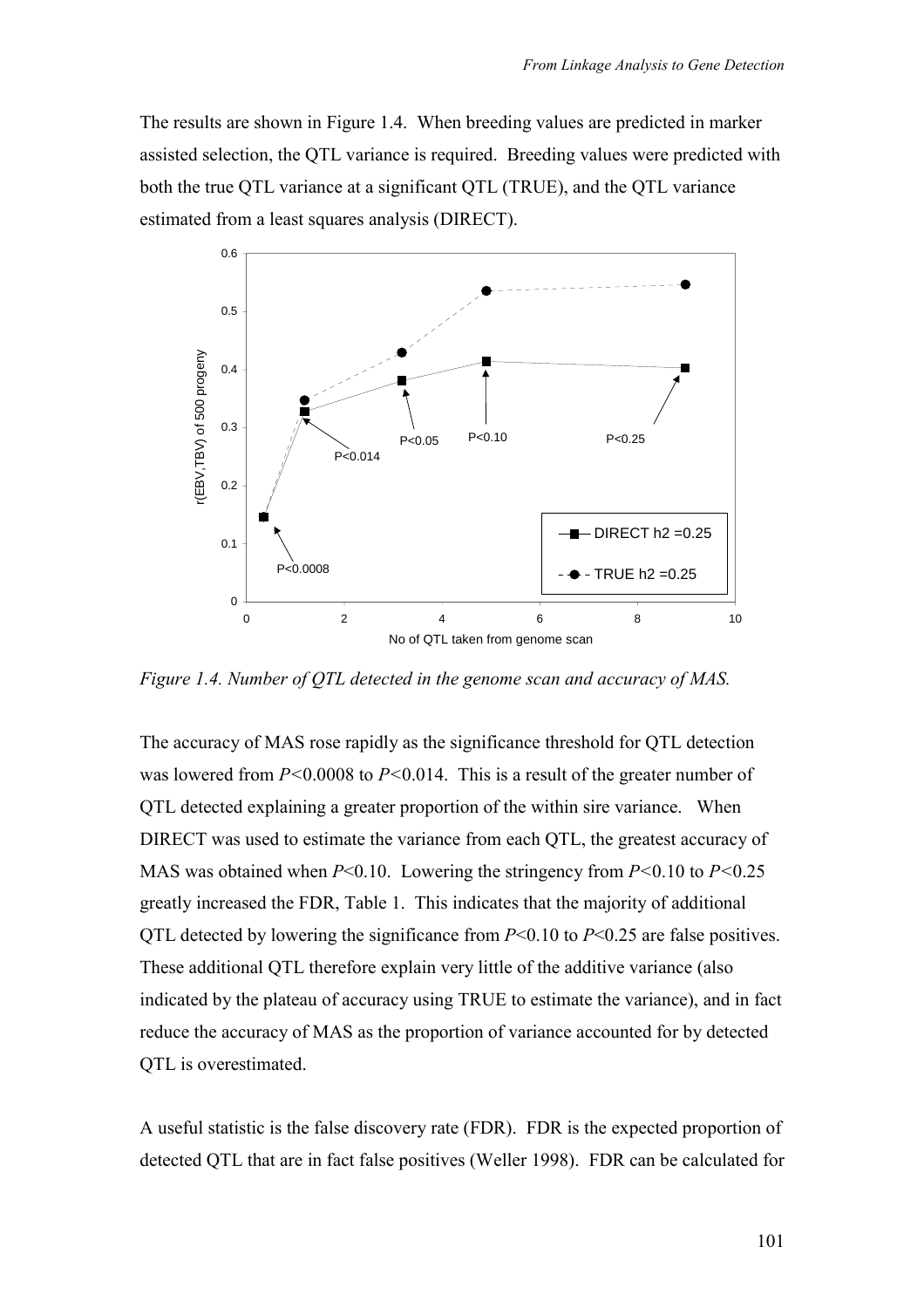a QTL mapping experiment as  $mp_{max}/n$ , where  $P_{max}$  is the largest P value of QTL which exceed the significance threshold, n is the number of QTL which exceed the significance threshold and m is the number of chromosomes tested.

The FDR was calculated for each of the significance thresholds above, Table 1.2. The proportion of detected QTL which are in fact false positives rises rapidly as the stringency of the significance threshold is reduced, until when P<0.25, more than half the detected QTL are in fact false positives.

| $P$ value |      | QTL detected False discovery rate |
|-----------|------|-----------------------------------|
|           |      | (FDR)                             |
| 0.0008    | 0.35 | 0.04                              |
| 0.014     | 1.3  | 0.20                              |
| 0.05      | 3.2  | 0.24                              |
| 0.1       | 4.9  | 0.34                              |
| 0.25      | 9    | 0.58                              |

*Table 1.2 False discovery rates for different significance thresholds*  $(h^2=0.25)$ 

The accuracy of MAS was greatest when *P*<0.10 was the criteria for taking QTL from a genome scan, if the QTL variance was estimated by DIRECT. While the *P*<0.10 threshold gave the greatest accuracy, it may not be the most profitable criteria for taking QTL from a genome scan to MAS. For example, using criteria *P*<0.05 would reduce the number of markers to be typed from 10 to 6 while only reducing accuracy by 8%. In addition, the number of progeny per sire in the mapping experiment was large (200), which meant both the QTL position and QTL variance was accurately estimated. For QTL mapping experiments with smaller families, the optimum stringency threshold for smaller QTL mapping experiments (where the intention is to use detected QTL in MAS) is likely to be more stringent (eg. chromosome or genome wide).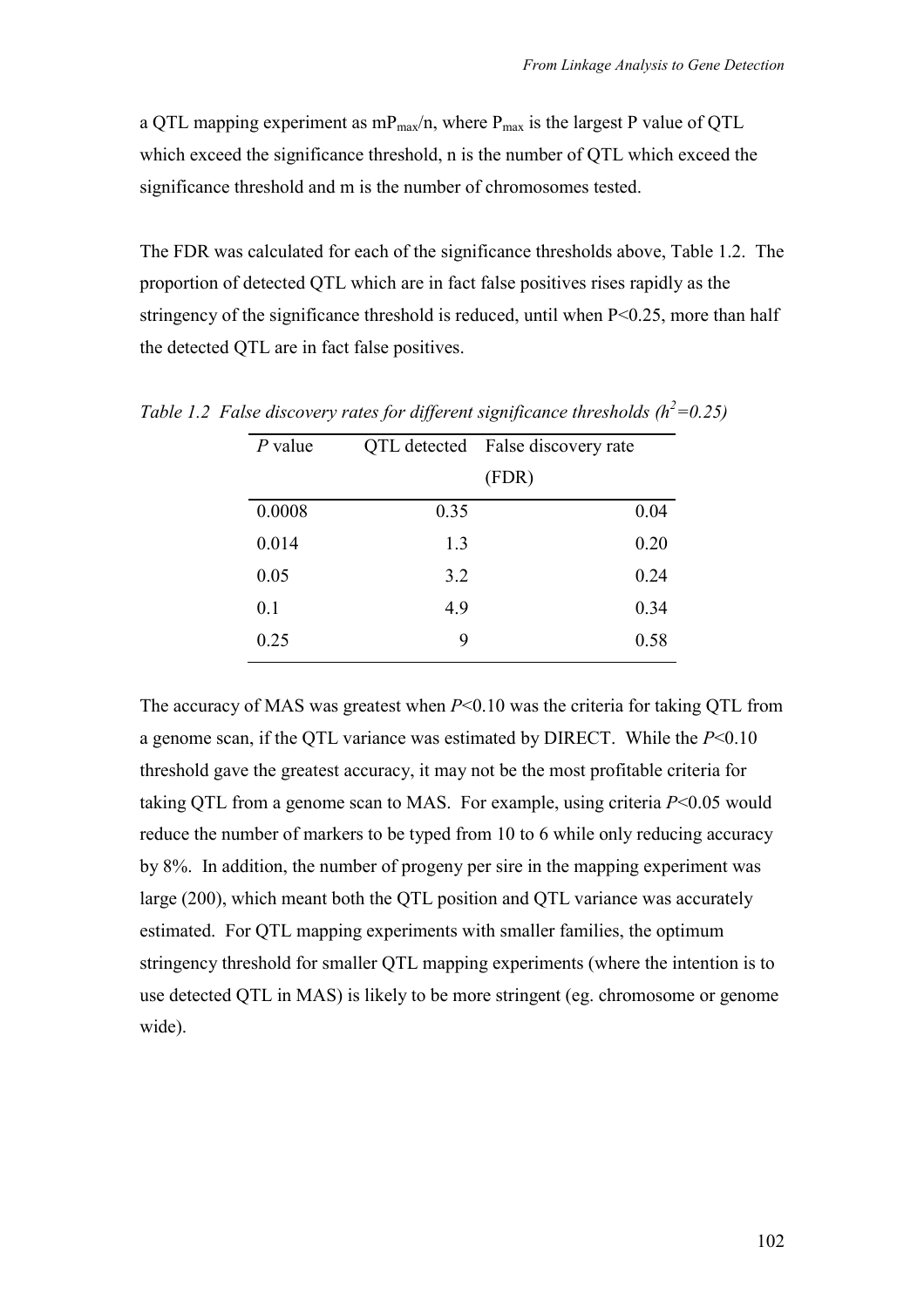#### <span id="page-10-0"></span>**1.2.4 Precision of QTL mapping**

The precision of positioning a putative QTL along a chromosome is usually expressed as an interval (in centiMorgan, cM) that contains the QTL with a level of statistical certainty, e.g. a 95% confidence interval. One method to assign confidence intervals to QTL locations is based on the likelihood ratio test (Lander and Bostein, 1989; Zeng, 1994; Zou, 2001). The likelihood ratio test is performed at any position covered by markers across the whole genome. The location with the highest likelihood is the most likely putative QTL position. The confidence interval (CI) is calculated by moving sideward (left and right) of the estimated position to the locations corresponding to a decrease in the LOD score of one or two units. The total width corresponding to a one- or two-LOD drop-off is then considered as the 96.8 or 99.8%CI, respectively (Mangin *et al.,* 1994). In the Lander and Bostein method, estimates of QTL position and its effects are approximately unbiased if there is only one QTL segregating on a chromosome (Zeng, 1994). Haley and Knott (1992) adopted a similar approach in a regression framework.

Visscher *et al.* (1996) proposed a bootstrap method to determine approximate confidence intervals for QTL position. For data on *N* individuals, a bootstrap sample is created by sampling with replacement *N* individual observations from the dataset. Each observation has marker genotype and phenotype. In the bootstrap sample some records can appear more than once. This process is repeated *n* times to generate *n* bootstrap samples. The Haley and Knott (1992) interval mapping method was used to detect QTL from the bootstrap samples. The empirical central 90 and 95% confidence intervals (CI) of the QTL position are determined by ordering the *n* estimates and taking the bottom and top fifth and  $2.5<sup>th</sup>$  percentile, respectively.

Darvasi and Soller (1997) proposed a formula for estimating the 95% CI for QTL location for daughter and granddaughter designs provided genetic maps with high density of markers:  $CI = 3000/(kN\delta^2)$ , where *N* is the number of individuals genotyped,  $\delta$  the substitution effect in units of the residual standard deviation,  $k$  the number of informative parents per individual, which is equal 1 for half-sibs and backcross designs and 2 for  $F_2$  progeny, and 3000 is about the size of the cattle genome in centi-Morgans. For instance, given a QTL with a substitution effect of 0.5 residual standard deviations, and 1000 progeny genotyped, the 95% CI would be 12cM.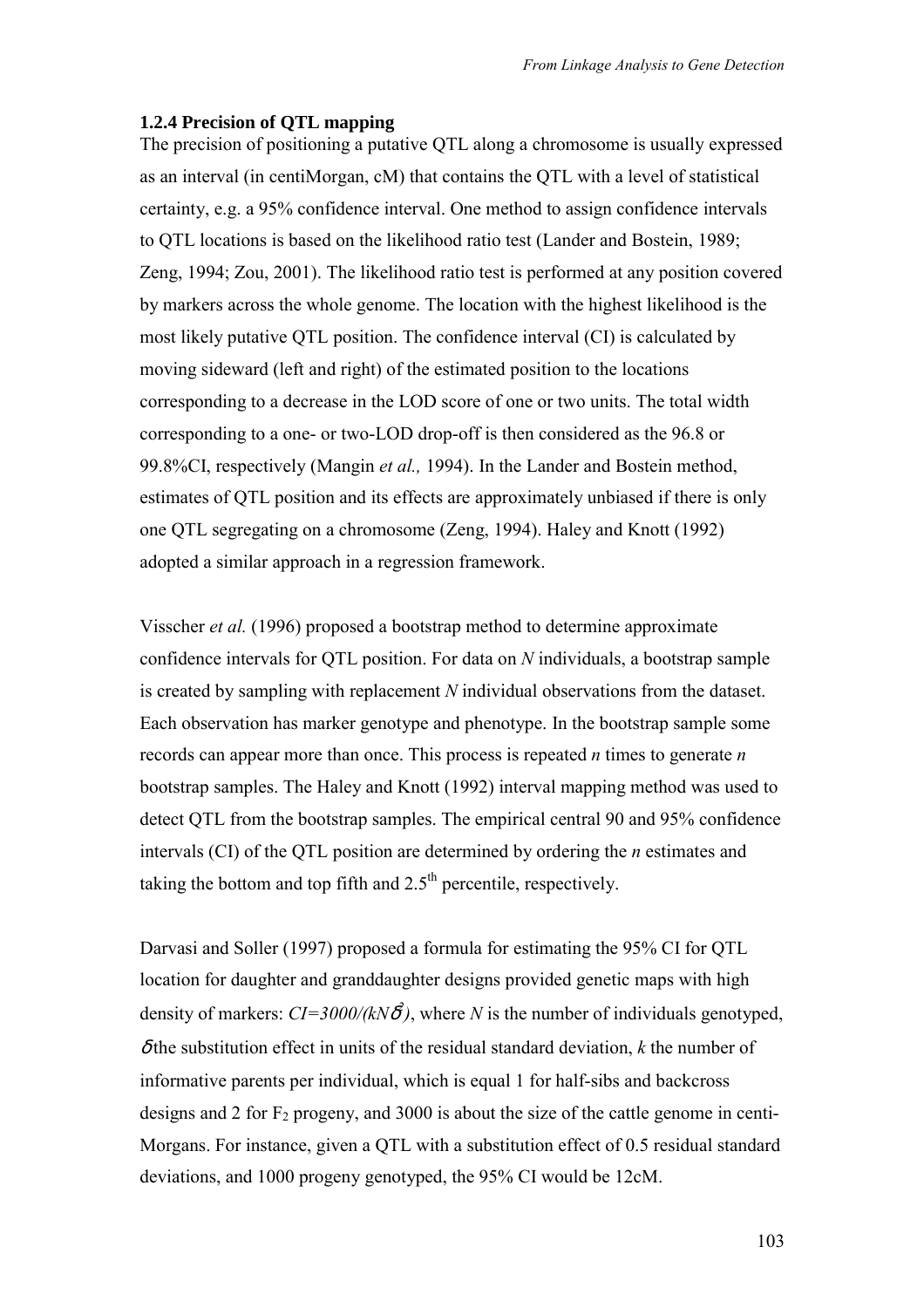<span id="page-11-0"></span>Another commonly used method to improve the mapping precision is to increase the marker density on the chromosome. In practise the effectiveness of this strategy is limited, as enormously large half sib families would be required to generate recombinants between closely spaced markers in order to refine the QTL position. Linkage disequilibrium (LD) mapping is a possible solution and will be discussed later.

### **1.3 STRATEGIES TO MINIMISE THE NUMBER OF GENOTYPINGS**

The largest cost in any QTL mapping experiment is the cost of genotyping animals at the DNA markers. For example, the cost of genotyping alone (ignoring DNA extraction costs, etc) for a genome scan in pigs, with say 10 markers on each of 18 chromosomes, at \$4/marker/animal, and in a resource population of 5 sires with 200 progeny each, would be \$723600.00. More than pocket money! As a result, there has been considerable effort into identifying strategies to reduce the genotyping cost.

### **1.3.1 Selective genotyping**

Selective genotyping is a method of QTL mapping in which the analysis of linkage between markers and QTL is carried out by genotyping only individuals from the high and low phenotypic tails of the trait distribution in the population (Darvasi and Soller, 1992). In half sib designs, the selective genotyping is usually done with each sire family, eg. for each sire there will be a high and low progeny group. Individuals most deviating from the mean are considered to be most informative for linkage, as their genotypes at the QTL can be inferred from their phenotypes more clearly than can those with average phenotypes, Figure 1.5.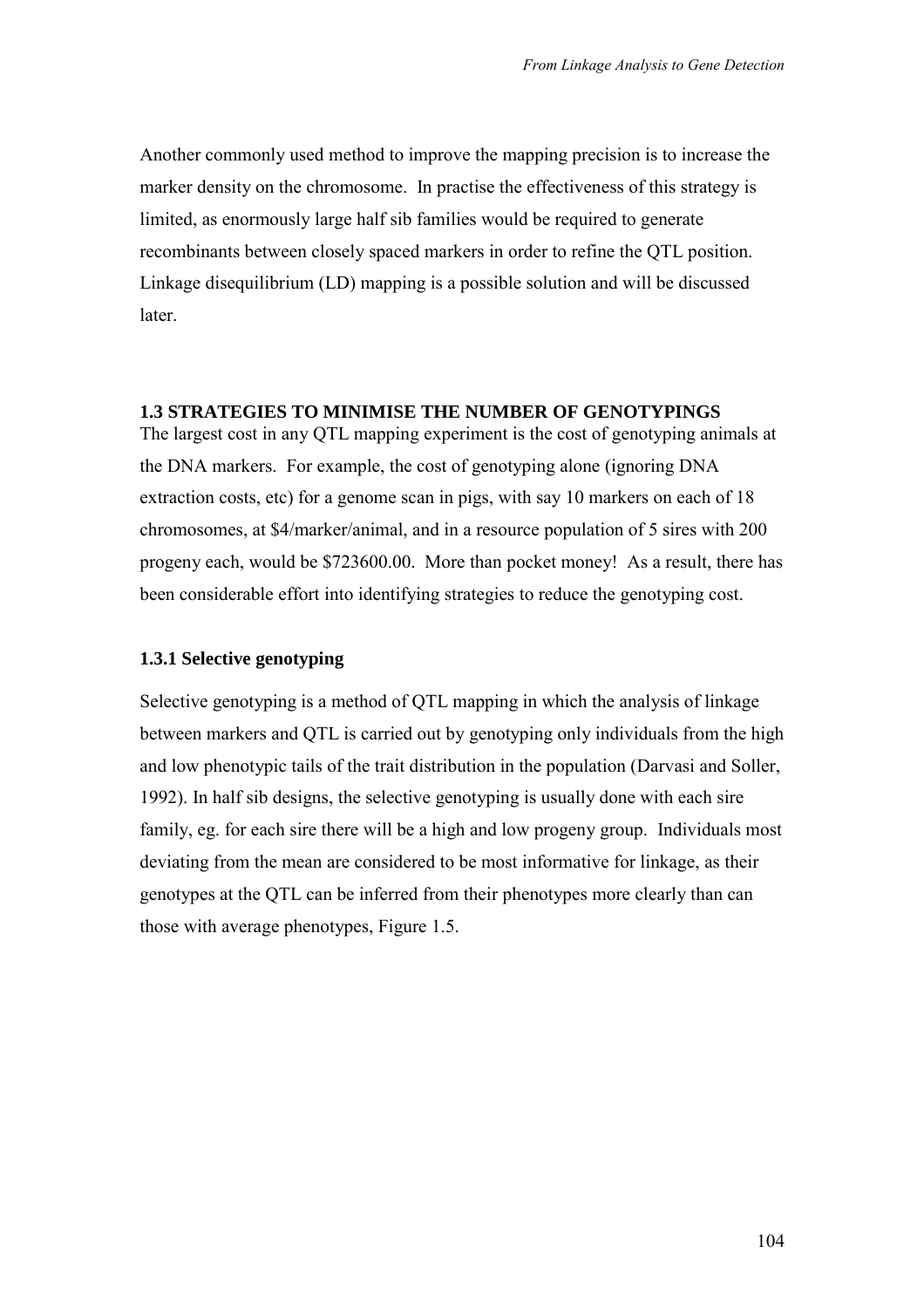

*Figure 1.5 Distribution of the progeny of a*  $M_1O_1/M_2O_2$  *sire, with high and low phenotypes for the production trait.* 

In fact Darvasi and Soller (1992) demonstrated that it is not necessary to genotype more than 50% of a population to get maximum power from the design.

For a constant number of genotyped progeny, selective genotyping can actually increase the power of the mapping experiment (Bovenhuis and Meuwissen 1996). Figure 1.6, from Bovenhuis and Meuwissen (1996), shows the power for different selected fractions as a function of the total number of animals with phenotypic records The design consists of five sires with a large number of daughters. Other parameters are: heritability 0.1, type I error 0.05, gene effect  $0.2\sigma_p$ , and recombination fraction 0. For a given number of animals genotyped, and no restrictions on the number of animals available for phenotypic trait evaluations, the power can be increased dramatically by using selective genotyping. This increase in the power results from the increased contrast between individuals carrying different marker genotypes (Bovenhuis and Meuwissen, 1996). Nevertheless it is recommended that the selection not be lower than 10% in either tail, (Bovenhuis and Meuwissen, 1996) because the data might contain outliers representing artefacts.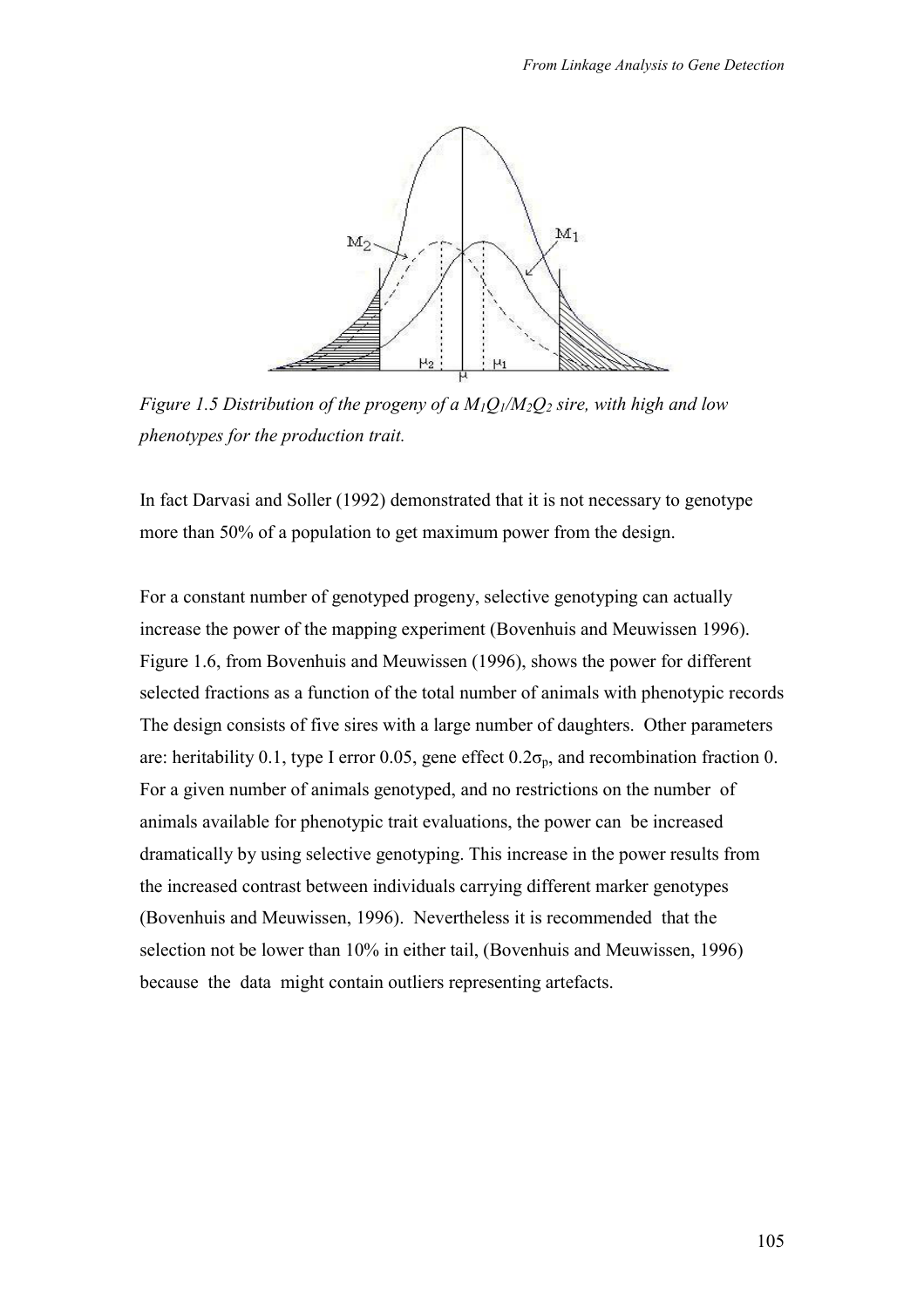

*Figure 1.6. The power of a daughter design (probability of detecting a QTL with effect of 0.2*σ*p, as a function of the number of individuals genotyped, for different selection fractions (p) (Bovenhuis and Meuwissen, 1996).* 

One drawback with selective genotyping is that the estimated QTL effect is severely biased (upwards) if only genotyped individuals are used to estimate the effect (Darvasi and Soller, 1992), Figure 1.7.



*Figure 1.7. Overestimation of the QTL effect with selective genotyping. Progeny are from a single sire heterozygous at a marker locus (allele M1 and M2) and a closely linked QTL. The slope of the regression line between the mean of the distribution of*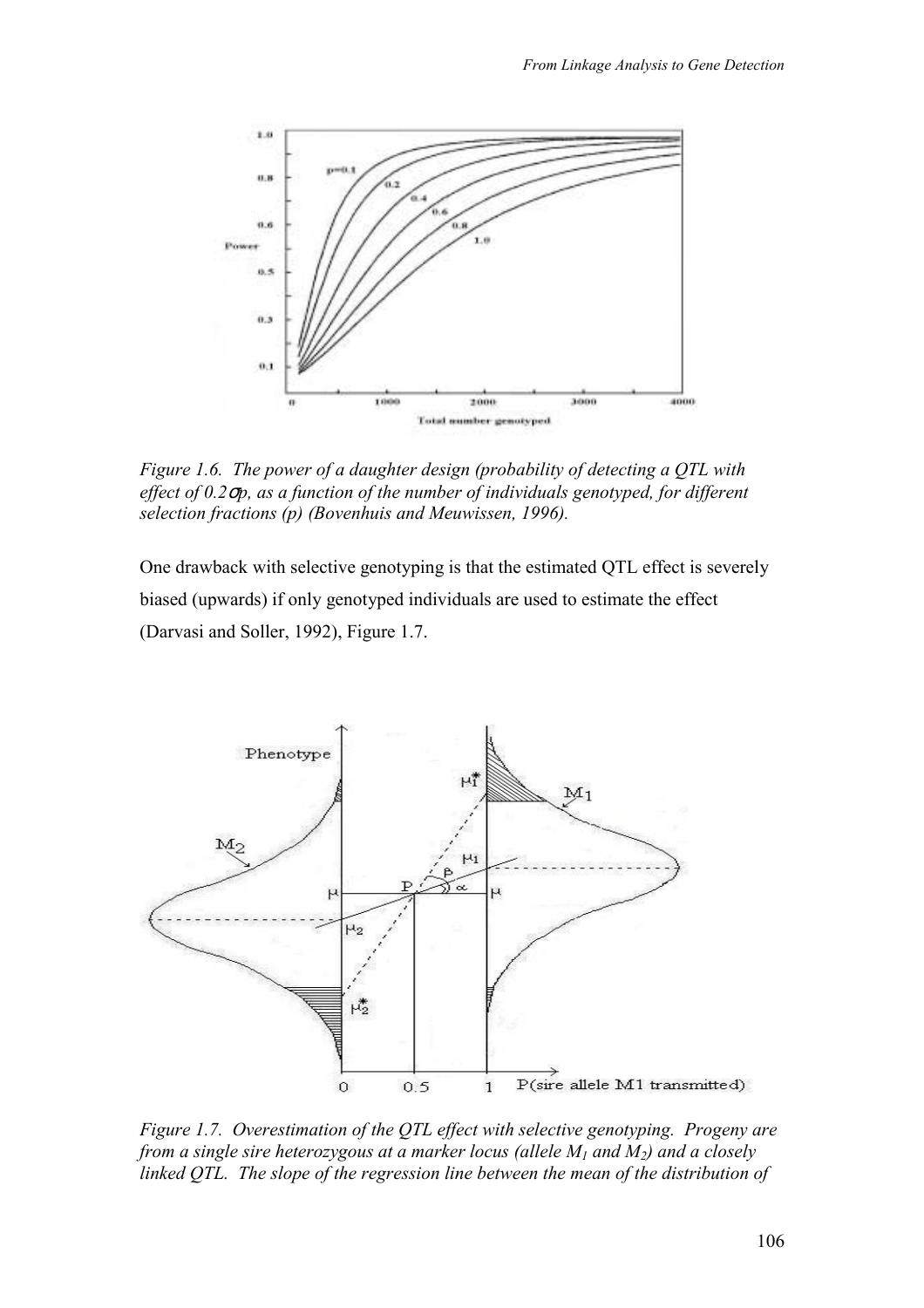*phenotypes of progeny inheriting the M1 allele and the mean of the distribution of phenotypes of progeny inheriting the M2 allele is the estimate of the allele substitution effect of the QTL allele. When 100% of progeny are genotyped, the slope of the regression line is line µ1µ2 is α. With selective genotyping, the trait means of the upper and the lower tails are*  $\mu_1^*$  *and*  $\mu_2^*$ *, respectively. The regression line is now µ1 \* µ2 \* , with the slope of β, which is greater than α. Thus the sire QTL effect is overestimated with selective genotyping. The higher the selection intensity, the greater the β is, and the more the QTL effect is overestimated.* 

This is a major problem if the QTL are to be used in MAS, as the overestimation of the QTL variance will erode the advantage of using the marker information. Darvasi and Soller (1992) suggested a method to derive the actual QTL effect as a function of the observed effect and the selection fraction (see Darvasi and Soller (1992) for more details). An alternative which can be applied in a wide range of situations is to include the pedigree and phenotype information from the ungenotyped animals in a variance component analysis. An identical by descent (**IBD**) matrix tracing the inheritance of sire alleles to progeny is constructed. Ungenotyped animals are given a probability of 0.5 of inheriting either sire QTL allele. Consider the following example, with three sires having two progeny each. The first two sires are heterozygous at the marker (which is very closely linked to the QTL), the second is homozygous. The model assumes that each sire carries two different QTL alleles, and these alleles are unique to that sire.

| Sire<br>Marker alleles |                                              |                |  | A and B C and D E and E     |  |               |   |
|------------------------|----------------------------------------------|----------------|--|-----------------------------|--|---------------|---|
|                        | Ш                                            |                |  | 5 6 7 8                     |  |               | 9 |
| Progeny                | Sire ID                                      | $\overline{1}$ |  | $1 \quad 2 \quad 2 \quad 3$ |  |               |   |
|                        | Marker alleles inherited from the sire A A C |                |  |                             |  | $D \t E \t E$ |   |

*Table 1.3. Example of complete marker information*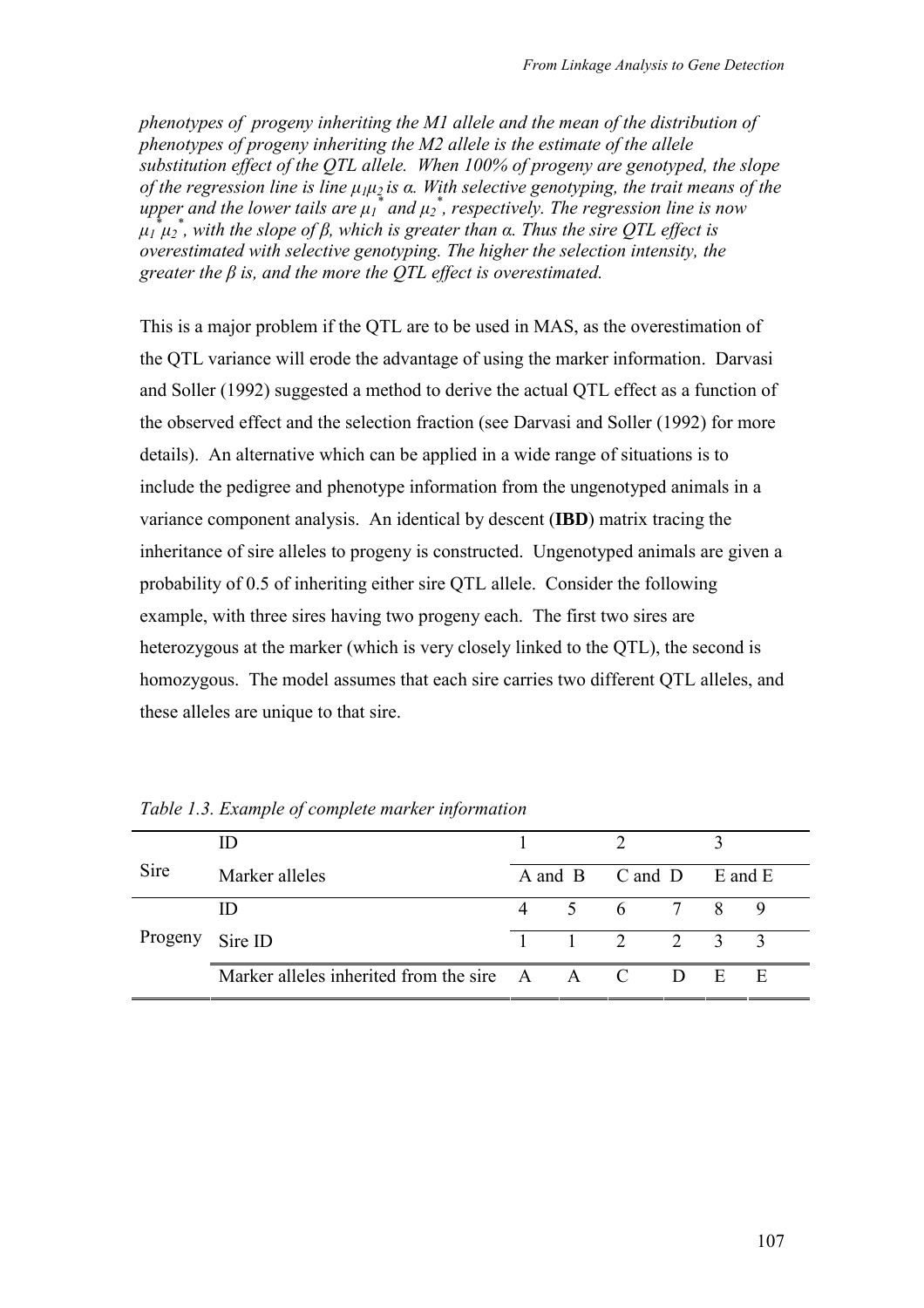| Progeny ID | $\overline{4}$ | 6 |                  | 8   |              |
|------------|----------------|---|------------------|-----|--------------|
|            | 1              | 0 |                  |     | 0            |
| 5          | 1              | 0 | $\overline{0}$   |     | 0            |
| 6          | 0              | 1 | $\boldsymbol{0}$ |     | 0            |
|            | 0              |   | $\mathbf{1}$     |     | 0            |
| 8          | 0              | 0 | 0                |     | 0.5          |
| 9          | 0              | 0 | 0                | 0.5 | $\mathbf{1}$ |
|            |                |   |                  |     |              |

The IBD matrix for this data set is:

Both progeny of sire 1 inherit the A allele (and therefore the same QTL allele), so their covariance is 1. Animals 6 and 7 are progeny of sire 2. They received different marker alleles from their sire (and different QTL alleles), so their covariance at the QTL is 0. Sire 3 is homozygous at the marker, and so his progeny both received the E allele. In this case the marker cannot be used to infer the QTL allele which the progeny received, and in fact given the marker data the progeny are equally likely to have received either allele.

Now consider the case where animals 5, 6 and 7 have not been genotyped because they do not fall in the top or bottom phenotypic tail.

| Marker alleles |   |                                          |        |     | E and E         |                                                 |
|----------------|---|------------------------------------------|--------|-----|-----------------|-------------------------------------------------|
| ID             | 4 |                                          |        |     | 8               | 9                                               |
| Sire ID        |   |                                          |        |     |                 |                                                 |
|                |   | $\ast$                                   | $\ast$ | ∗   | E               | E                                               |
|                |   | Marker alleles inherited from the sire A |        | 5 6 | A and B C and D | $7\overline{ }$<br>$1 \t 1 \t 2 \t 2 \t 3 \t 3$ |

*Table 1.4. Example of missing of marker information* 

\* Marker information is missing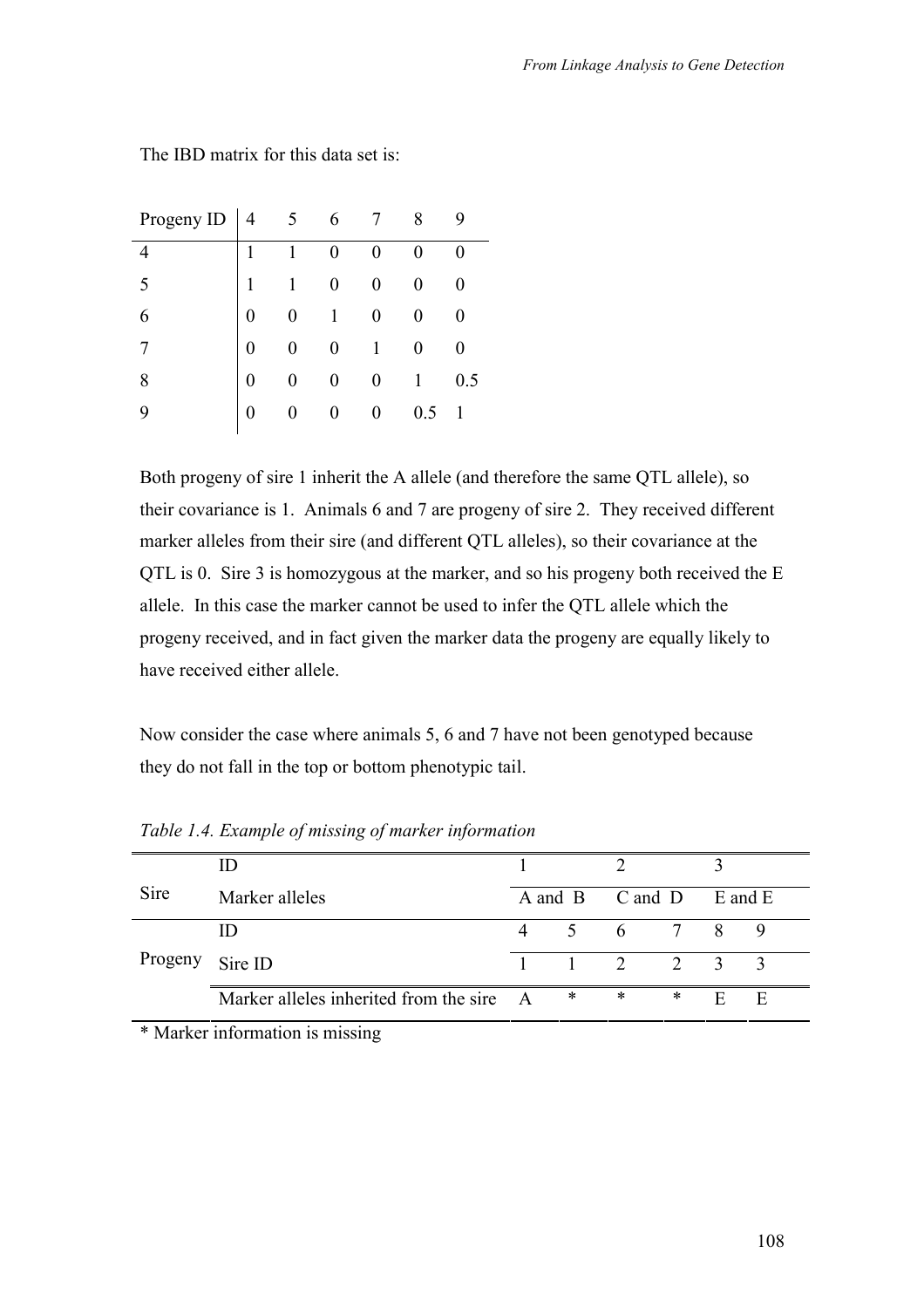| Progeny ID $\begin{vmatrix} 4 & 5 & 6 \end{vmatrix}$ |     |              |                  |                  | 8                |                  |
|------------------------------------------------------|-----|--------------|------------------|------------------|------------------|------------------|
| $\overline{4}$                                       |     | 0.5          | $\boldsymbol{0}$ | $\boldsymbol{0}$ |                  | 0                |
| 5                                                    | 0.5 | $\mathbf{1}$ | $\overline{0}$   | $\overline{0}$   |                  | $\boldsymbol{0}$ |
| 3                                                    |     | 0            | $\mathbf{1}$     | 0.5              | $\boldsymbol{0}$ | 0                |
| $\overline{4}$                                       |     |              | 0.5              | $\overline{1}$   |                  | $\pmb{0}$        |
| 5                                                    | 0   |              | 0                | $\boldsymbol{0}$ |                  | 0.5              |
| 6                                                    | 0   |              |                  |                  | 0.5              |                  |
|                                                      |     |              |                  |                  |                  |                  |

The IBD matrix is now:

As animal 5 has not been genotyped, we do not know which marker allele was inherited from the sire. In the absence of marker information, there is a 50% chance of inheriting either sire QTL allele. The covariance between animals 4 and 5 is therefore 0.5.

The variance component model used was :  $Y = \mu + Zu + Zv + e$ , where *Y* is a vector of observation,  $\mu$  the overall mean,  $Z$  the design matrix relating animals to phenotypes, *u* the vector of additive polygenic effects, *v* the vector of additive paternal QTL effects, *e* the residual vector. The random effects *u, v,* and *e* are assumed to be distributed as follows:  $u \sim (0, \sigma_u^2 A)$ ,  $v \sim (0, \sigma_v^2 IBD)$ ,  $e \sim (0, I\sigma_e^2)$ , where  $\sigma_u^2$ ,  $\sigma_v^2$ , and  $\sigma_e^2$  are the polygenic variance, the additive variance of one QTL allele, and the residual variance, respectively;  $A$  is the standard additive genetic relationship matrix, and *IBD* is a matrix whose *ij* element  $IBD_{ij} = \text{Prob}(\text{QTL} \text{ alleles } i \text{ and } j \text{ are})$ IBD), described in the tables above, and *I* is an identity matrix.

This method gave unbiased estimates of the QTL variance in simulations, Table 1.5.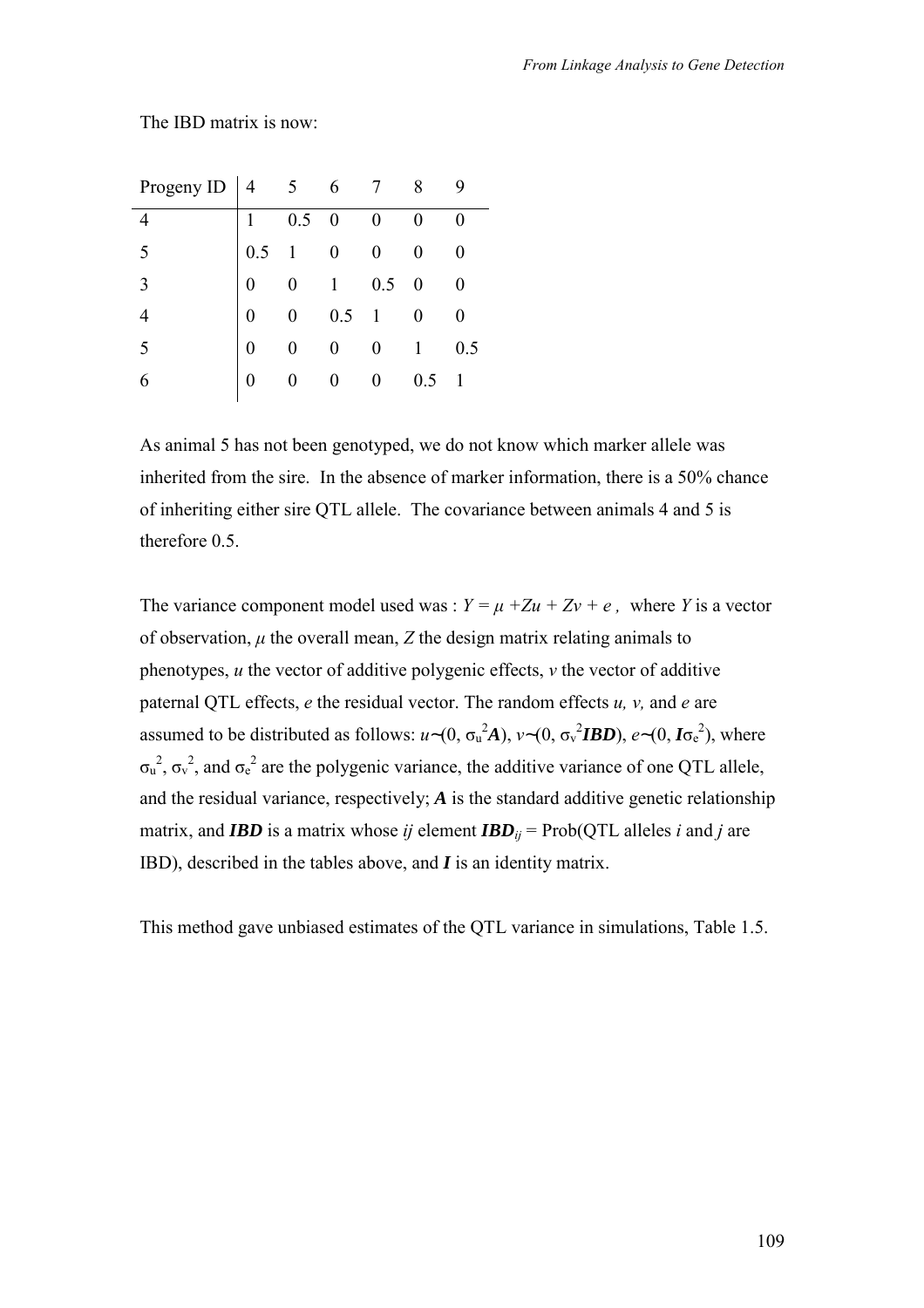<span id="page-17-0"></span>*Table 1.5. Estimates of the variance of a QTL segregating in a half-sib design, 30 sires with 100 progeny each, and either 100% of progeny genotyped, 20% of progeny genotyped (top and bottom 10% within each sire family), or 20% of progeny genotyped but including the ungenotyped animals in the analysis.* 

| Strategy                         | <b>QTL</b> size |
|----------------------------------|-----------------|
| True                             | 0.32            |
| 100% genotyped                   | $0.30 \pm 0.02$ |
| 20% genotyped                    | $0.93 \pm 0.02$ |
| 20% genotyped, ungenotyped       | $0.31 \pm 0.02$ |
| animals included in the analysis |                 |

### **1.3.2 Selective DNA pooling**

A really clever strategy to greatly reduce the number of genotypings was proposed by an Israeli mapping group (Darvasi and Soller, 1994, Lipkin et al. 1998). In DNA pooling, the determination of linkage between a marker and a QTL is based on the distribution of parental alleles among pooled DNA samples of the extreme high and low phenotypic groups of offspring. The concept is illustrated in Figure 1.8.



*Figure 1.8. Design for selective DNA pooling of high and low abalone profit index (API) progeny within an abalone family line. Two pools of lows and two pools of highs are created for replication.* 

For a particular sire, if the 150 marker allele is linked to the increasing QTL allele (Q), and the 160 marker allele is linked to the decreasing QTL alleles (q), then we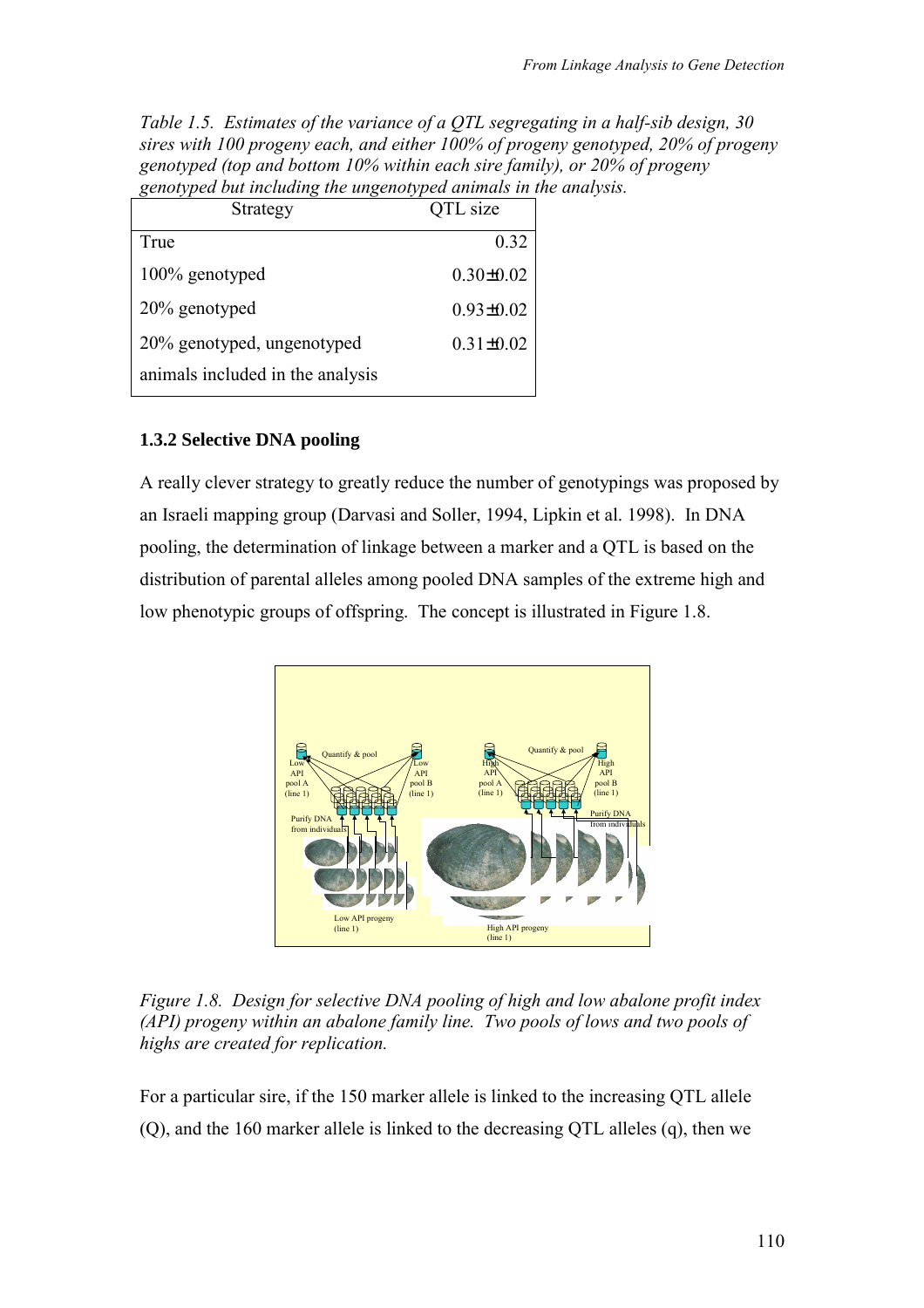would expect more of the 150 marker in the high pool than and in the low pool, and more of the 160 allele in the low pool than the high pool, Figure 1.9.



*Figure 1.9. Electropherogram of marker allele abundance in high and low phenotype pools of progeny (top and bottom line respectively) from a single sire.* 

There are three potential difficulties with DNA pooling. One is that the amount of DNA in each pool to be genotyped must be quantified very accurately in order to estimate the frequencies of alleles in each pool with any precision, Figure 1.10.



*Figure 1.10. Allele frequencies in pools estimated from DNA pooling compared with pool frequecies estimated from individual genotyping.* 

The second is that with poly(TG) microsatellites, estimates of allele frequencies from pooled genotypes are confounded by "shadow" ("stutter") bands (eg Figure 1.9). Correction procedures have been developed on the basis of an observed linear regression between shadow band intensity and allele TG repeat number.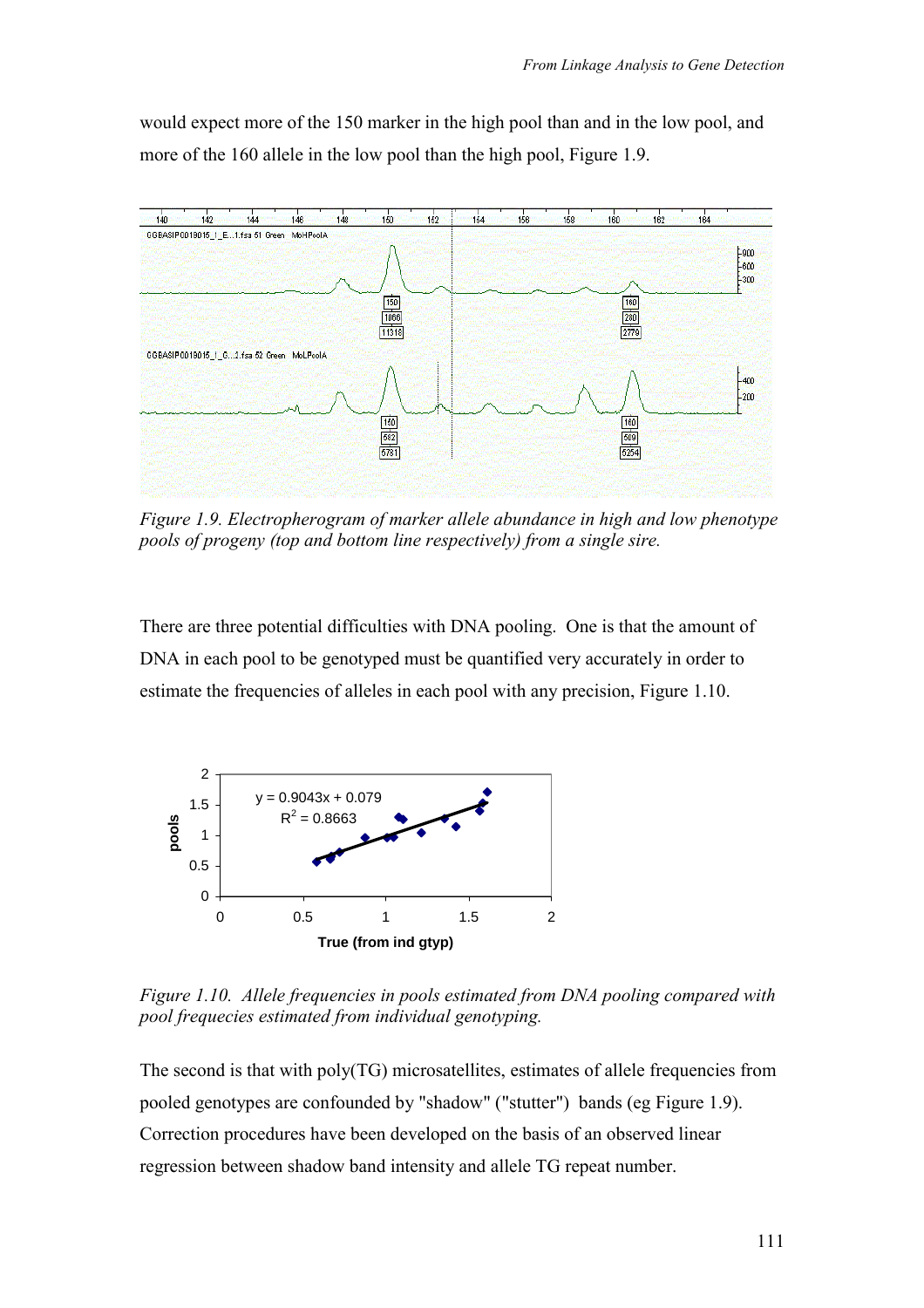The third difficulty is that the selective DNA pooling experiment has the power to detect QTL affecting only the trait from which the pools of high and low phenotype progeny were made. The power to detect QTL for other traits will be extremely low, unless there is a high genetic correlation between the traits.

One parameter which should be considered in the design of selective DNA pooling experiments is the proportion of the half sib progeny from a sire which should be placed into each pool. The extra information from including a higher proportion of animals (and reduction of error due to outliers) must be balanced with minimising the number of DNA extractions to reduce time and cost. Figure 1.11, using simulated data, indicates most of the information is captured if high and low pools consist of 10% of the progeny.



*Figure 1.11. Power of QTL detection in a selective DNA pooling experiment in abalone, with three families of 1000 progeny each.* 

A large DNA pooling experiment has been carried out in Israeli-Holstein dairy cattle to detect QTL affecting milk protein percentage (Lipkin et al. 1998). Selective DNA pooling accessed 80.6% and 48.3% respectively of the information that would have been available through individual selective genotyping or total population genotyping. In effect, the statistical power of 45,600 individual genotypings was obtained from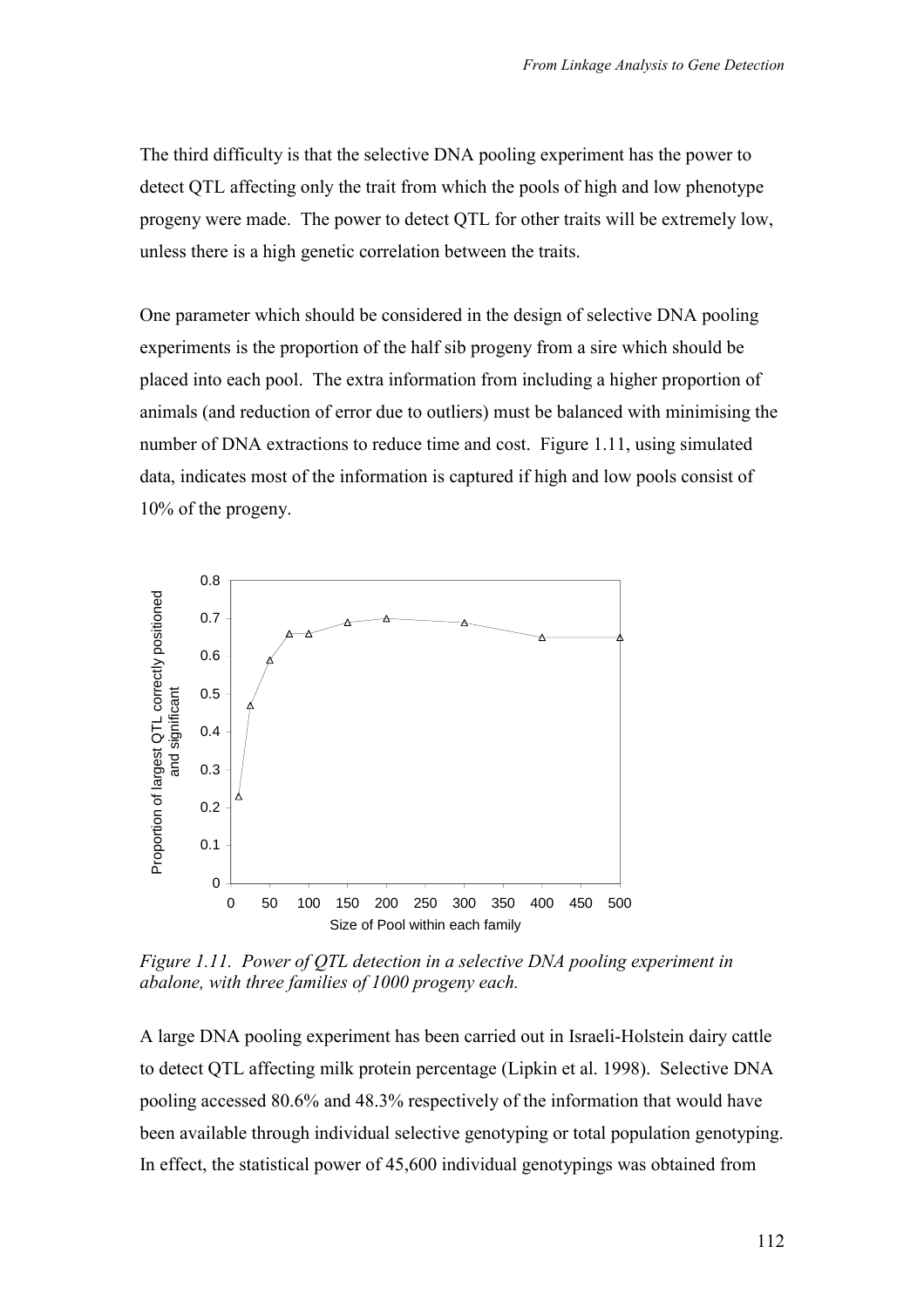328 pool genotypings. The experiment detected 5 QTL with highly significant effects on protein percentage.

To quote from Lipkin et al. (1998) "The DNA pooling methodology can make genome-wide mapping of QTL accessible to moderately sized breeding organisations." Extremely large QTL detection experiments using DNA pooling are currently underway in humans using dense single nucleotide polymorphism (SNP) markers.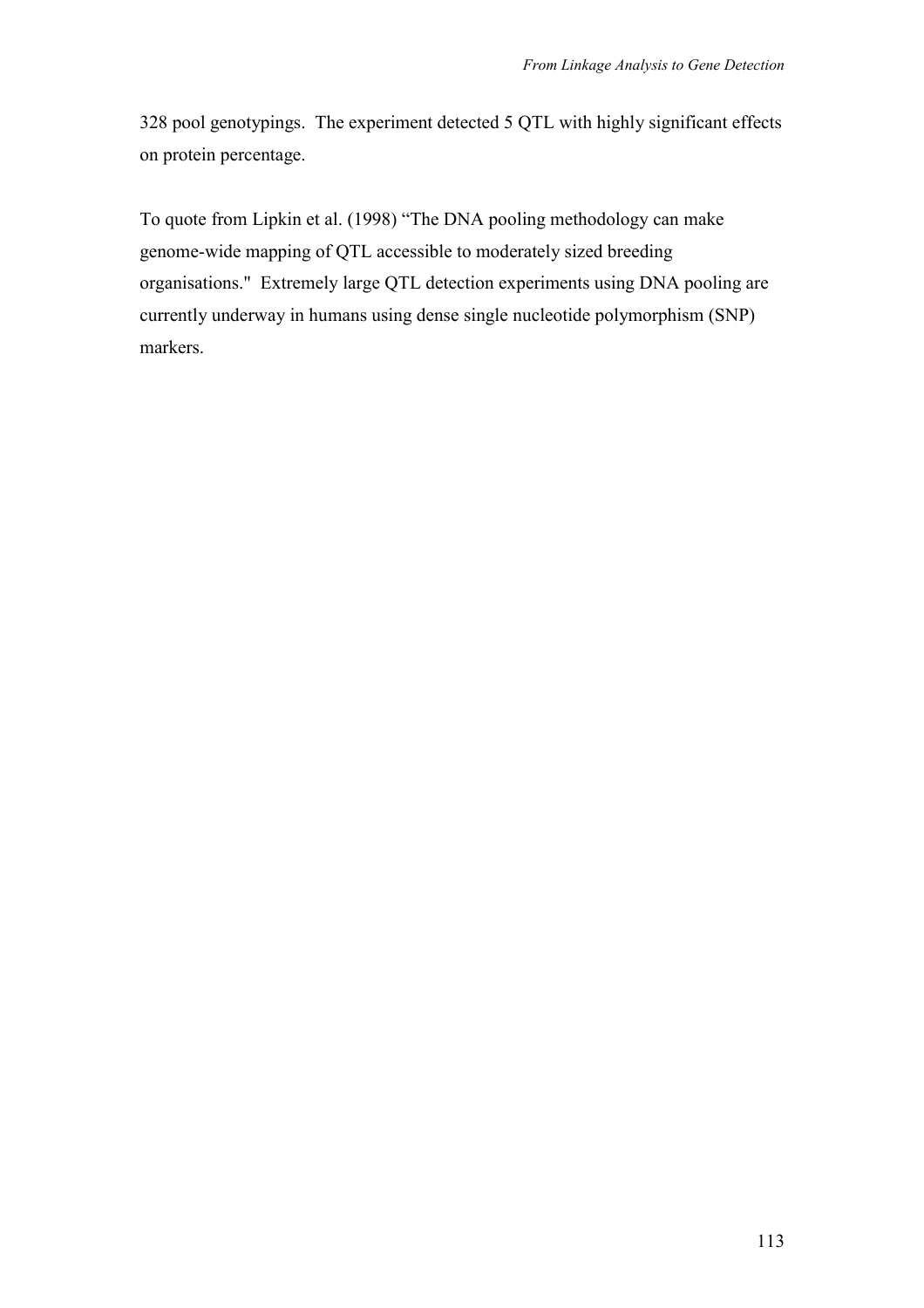## <span id="page-21-0"></span>PART 2. LINKAGE MAPPING IN COMPLEX PEDIGREES

In some species (eg. humans), it is difficult to create large half sib families for QTL mapping. An alternative to creating large half-sib families is to genotype animals in the existing pedigree. Potentially a larger number of recombination events (essential for positioning the QTL) can be accessed with this approach than with half-sib families. In practise, the large number of missing marker genotypes reduces the power of complex pedigrees for QTL mapping.

A two step process has been suggested for QTL mapping in complex pedigrees (George et al (2000):

- 1. For each QTL position on the chromosome segment, calculate the (co) variance matrix associated with the QTL. This matrix is also called the **G** or **IBD** (identical by descent matrix), and has elements  $ij = Prob(QTL$  alleles *i* and *j* are identical by descent or IBD).
- 2. For each position considered in step 1., construct a linear model to estimate QTL variance and other parameters, test for the presence of a QTL.

### *2.1 Calculating the IBD matrix*

The **IBD** matrix has the dimensions 2\*the number of animals x 2\*the number of animals, eg two QTL alleles for each animal in the pedigree. The IBD matrix traces the transmission of the alleles of the founder animals (those at the top of the pedigree) through the population. If the marker information was complete, and could be used to perfectly infer the transmission of QTL alleles, this matrix would contain 1s and 0s only. At the other extreme, if there is no marker information, the **IBD** matrix will be identical to the **A** matrix (the average genetic relationship matrix), ie many elements of 0.5 signifying equal probability of inheriting either allele from a parent.

The inference of QTL genotypes from marker genotypes is considerably more complicated in complex pedigrees than simple half-sib pedigrees, as marker alleles need to be tracked over multiple generations. This can lead to a large number of missing genotypes. These genotypes have to be inferred in some way, which has proved to be very difficult in populations with many inbreeding and or marriage loops